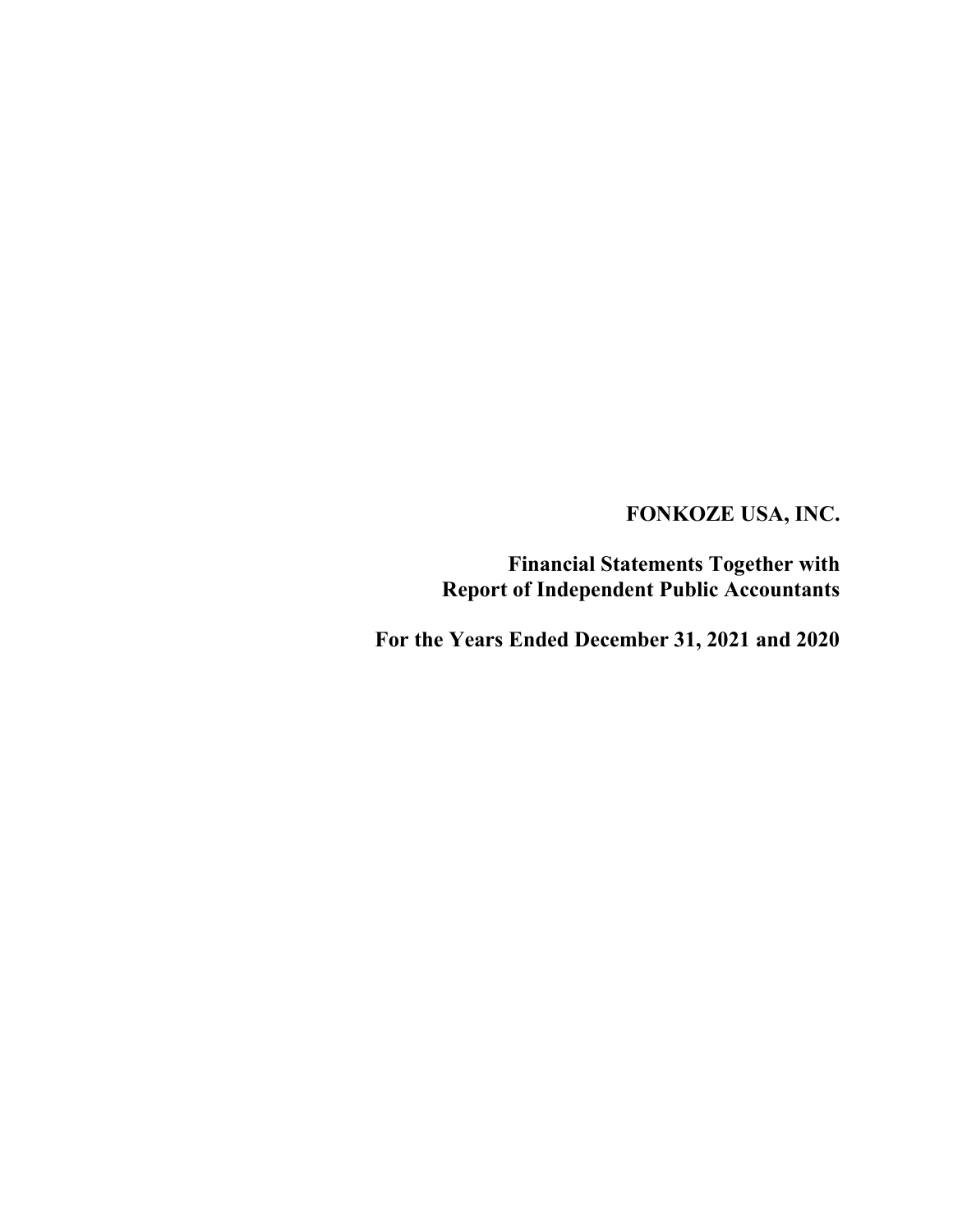

# DECEMBER 31, 2021 AND 2020

## **CONTENTS**

| REPORT OF INDEPENDENT PUBLIC ACCOUNTANTS           |   |
|----------------------------------------------------|---|
| <b>FINANCIAL STATEMENTS</b>                        |   |
| <b>Statements of Financial Position</b>            |   |
| Statements of Activities and Changes in Net Assets | 4 |
| <b>Statements of Functional Expenses</b>           | h |
| <b>Statements of Cash Flows</b>                    | 8 |
| Notes to the Financial Statements                  | Q |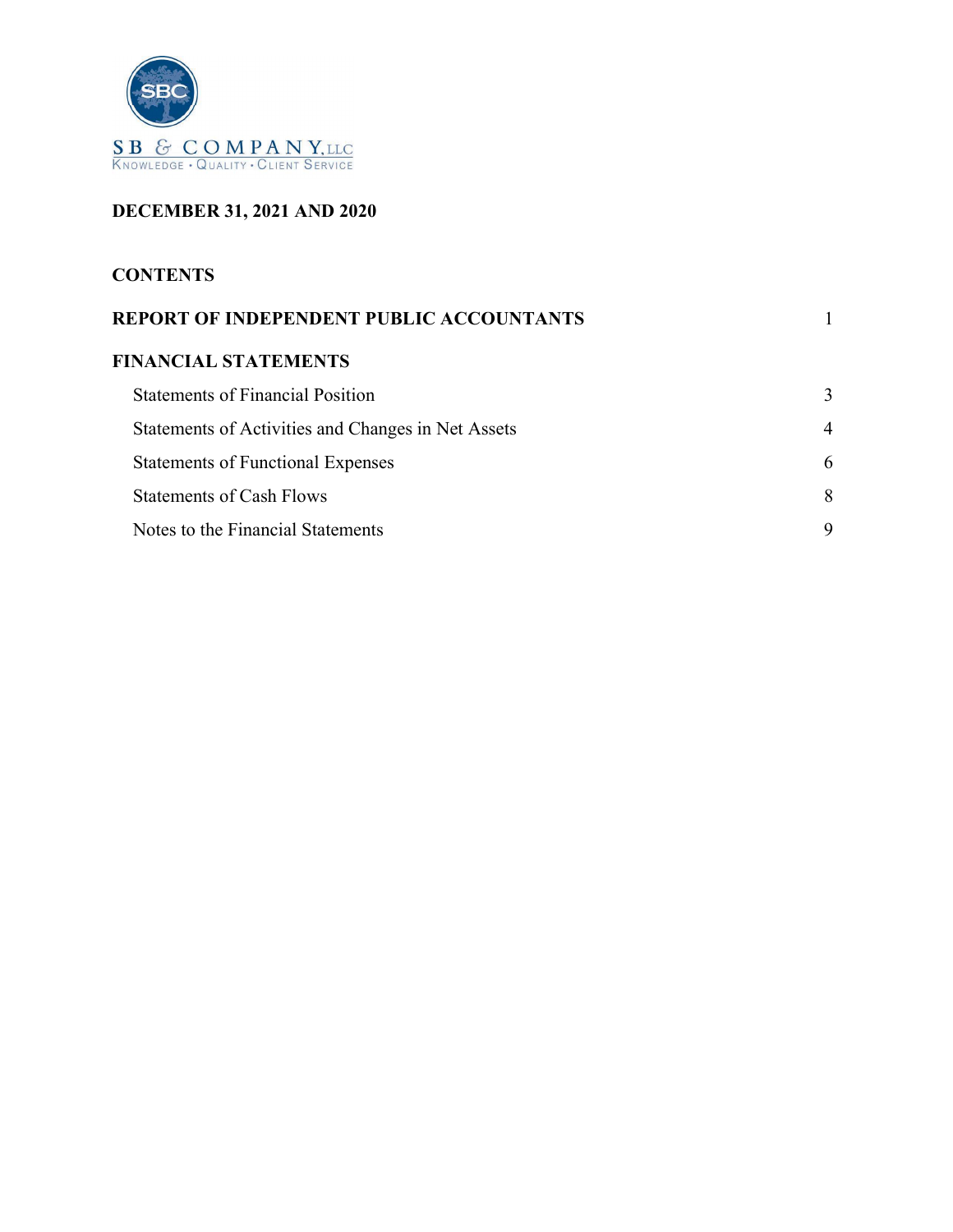

## REPORT OF INDEPENDENT PUBLIC ACCOUNTANTS

To the Board of Directors Fonkoze USA, Inc.

### **Opinion**

We have audited the accompanying statements of financial position of Fonkoze USA, Inc. (the Organization) as of December 31, 2021 and 2020, and the related statements of activities and changes in net assets, functional expenses and cash flows for the years then ended, and the related notes to the financial statements.

In our opinion, the accompanying financial statements present fairly, in all material respects, the financial position of the Organization as of December 31, 2021 and 2020, and the changes in its net assets and its cash flows for the years then ended in accordance with accounting principles generally accepted in the United States of America.

### Basis for Opinion

We conducted our audits in accordance with auditing standards generally accepted in the United States of America (GAAS). Our responsibilities under those standards are further described in the Auditor's Responsibilities for the Audit of the Financial Statements section of our report. We are required to be independent of Fonkoze USA, Inc. and to meet our ethical responsibilities, in accordance with the relevant ethical requirements relating to our audits. We believe that the audit evidence we have obtained is sufficient and appropriate to provide a basis for our audit opinion.

#### Responsibilities of Management for the Financial Statements

Management is responsible for the preparation and fair presentation of these financial statements in accordance with accounting principles generally accepted in the United States of America, and for the design, implementation, and maintenance of internal controls relevant to the preparation and fair presentation of financial statements that are free from material misstatement, whether due to fraud or error.

In preparing the financial statements, management is required to evaluate whether there are conditions or events, considered in the aggregate, that raise substantial doubt about the Organization's ability to continue as a going concern for one year after the date the financial statements are issued.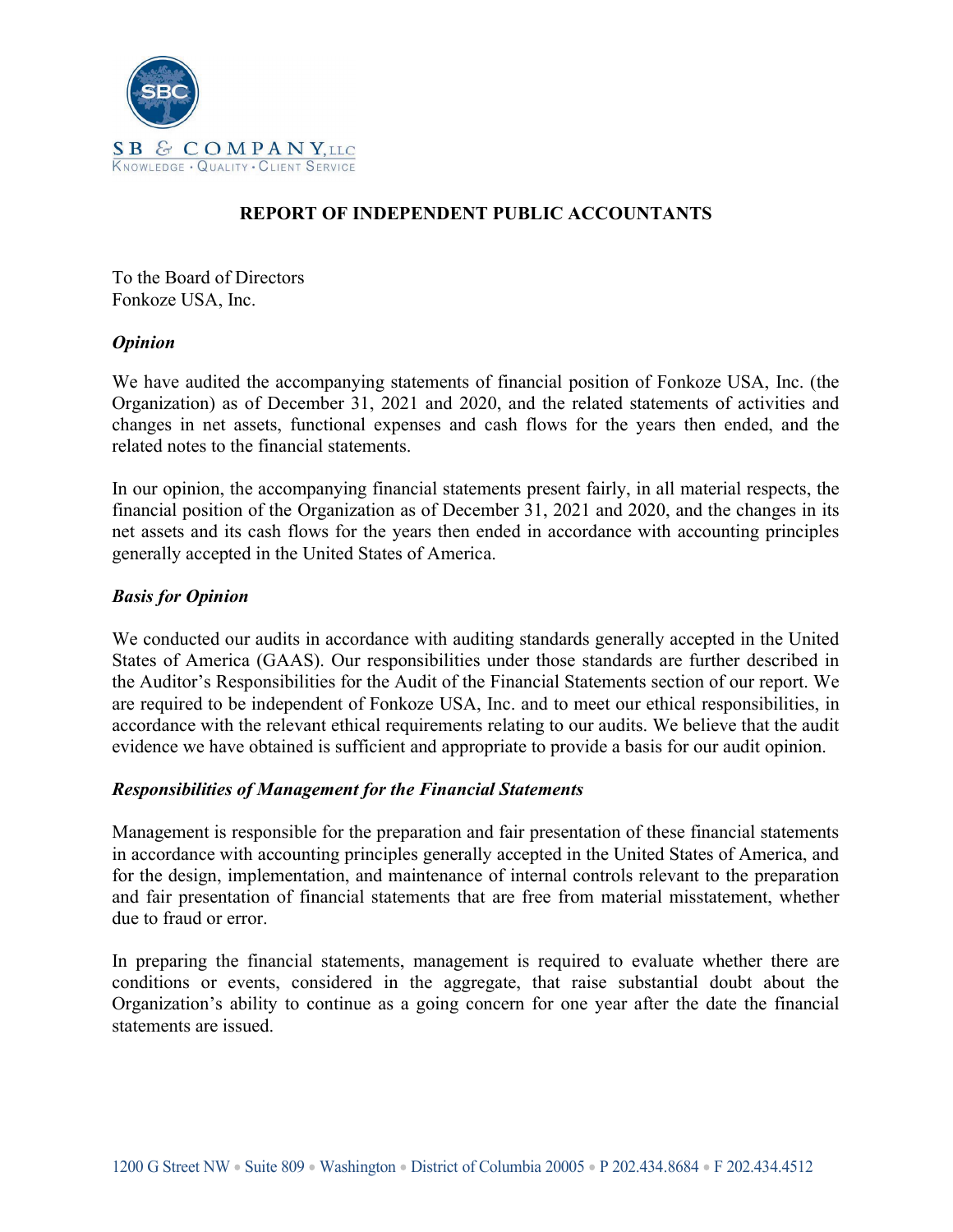

## Auditor's Responsibility for the Audit of the Financial Statements

Our objectives are to obtain reasonable assurance about whether the financial statements as a whole are free from material misstatement, whether due to fraud or error, and to issue an auditor's report that includes our opinion. Reasonable assurance is a high level of assurance but is not absolute assurance and therefore is not a guarantee that an audit conducted in accordance with GAAS will always detect a material misstatement when it exists. The risk of not detecting a material misstatement resulting from fraud is higher than for one resulting from error, as fraud may involve collusion, forgery, intentional omissions, misrepresentations, or the override of internal control. Misstatements are considered material if there is a substantial likelihood that, individually or in the aggregate, they would influence the judgment made by a reasonable user based on the financial statements.

In performing an audit in accordance with GAAS, we:

- Exercise professional judgment and maintain professional skepticism throughout the audit.
- Identify and assess the risks of material misstatement of the financial statements, whether due to fraud or error, and design and perform audit procedures responsive to those risks. Such procedures include examining, on a test basis, evidence regarding the amounts and disclosures in the financial statements.
- Obtain an understanding of internal controls relevant to the audit in order to design audit procedures that are appropriate in the circumstances, but not for the purpose of expressing an opinion on the effectiveness of Fonkoze USA Inc.'s internal controls. Accordingly, no such opinion is expressed.
- Evaluate the appropriateness of accounting policies used and the reasonableness of significant accounting estimates made by management, as well as evaluate the overall presentation of the financial statements.
- Conclude whether, in our judgment, there are conditions or events, considered in the aggregate, that raise substantial doubt about Fonkoze USA Inc.'s ability to continue as a going concern for a reasonable period of time.

We are required to communicate with those charged with governance regarding, among other matters, the planned scope and timing of the audit, significant audit findings, and certain internal controls-related matters that we identified during the audit.

Washington, D.C. March 27, 2022

SB+ Company, Ifc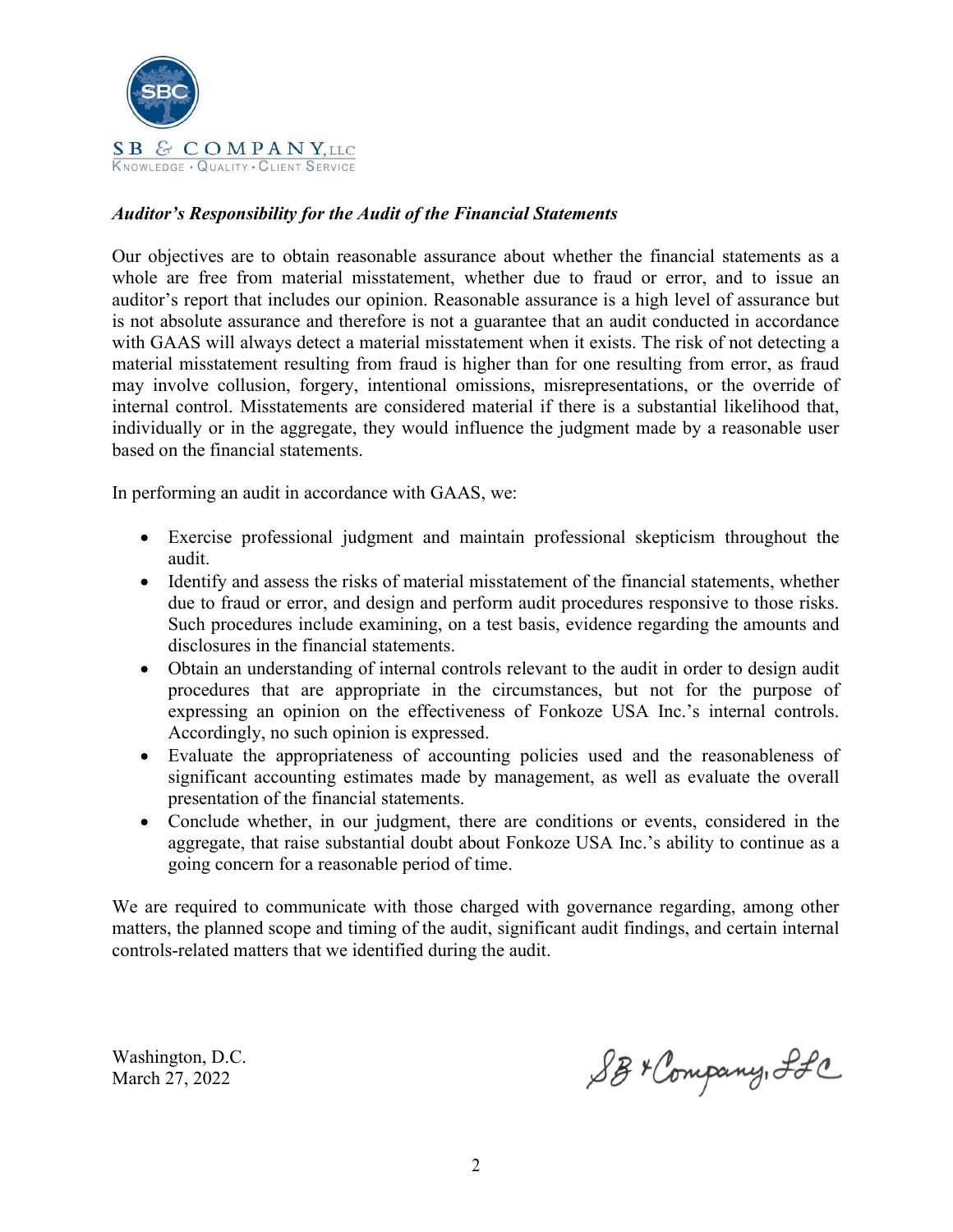## Statements of Financial Position As of December 31, 2021 and 2020

|                                                           |    | 2021      | 2020         |           |  |
|-----------------------------------------------------------|----|-----------|--------------|-----------|--|
| <b>ASSETS</b>                                             |    |           |              |           |  |
| Cash and cash equivalents                                 | \$ | 539,028   | \$           | 133,599   |  |
| Investments                                               |    | 1,132,843 |              | 1,063,870 |  |
| Investment in Fonkoze S.A.                                |    | 856,541   |              | 616,920   |  |
| Contributions receivable                                  |    |           |              | 42,642    |  |
| Grants receivable                                         |    | 142,524   |              | 596,480   |  |
| Loans receivable, related party                           |    | 2,912,167 |              | 2,600,522 |  |
| Other receivables                                         |    | 82,544    |              | 23,215    |  |
| Prepaid expenses and other assets                         |    | 9,019     |              | 18,390    |  |
| <b>Total Assets</b>                                       | \$ | 5,674,666 | $\mathbb{S}$ | 5,095,638 |  |
| <b>LIABILITIES AND NET ASSETS</b>                         |    |           |              |           |  |
| <b>Liabilities</b>                                        |    |           |              |           |  |
| Accounts payable, accrued expenses, and other liabilities | S  | 31,065    | \$           | 77,630    |  |
| Grants payable, related party                             |    | 549,000   |              | 549,000   |  |
| Promissory notes                                          |    | 106,000   |              | 106,000   |  |
| Loan payable, Paycheck Protection Program                 |    |           |              | 99,207    |  |
| Loans payable, investors                                  |    | 2,912,167 |              | 2,618,734 |  |
| <b>Total Liabilities</b>                                  |    | 3,598,232 |              | 3,450,571 |  |
| <b>Net Assets</b>                                         |    |           |              |           |  |
| Without donor restrictions                                |    | 1,621,714 |              | 591,222   |  |
| With donor restrictions                                   |    |           |              |           |  |
| For appropriation                                         |    | 253,483   |              | 852,608   |  |
| To be held in perpetuity                                  |    | 201,237   |              | 201,237   |  |
| Total with donor restrictions                             |    | 454,720   |              | 1,053,845 |  |
| <b>Total Net Assets</b>                                   |    | 2,076,434 |              | 1,645,067 |  |
| <b>Total Liabilities and Net Assets</b>                   | \$ | 5,674,666 | \$           | 5,095,638 |  |

The accompanying notes are an integral part of these financial statements.<br>  $\frac{3}{2}$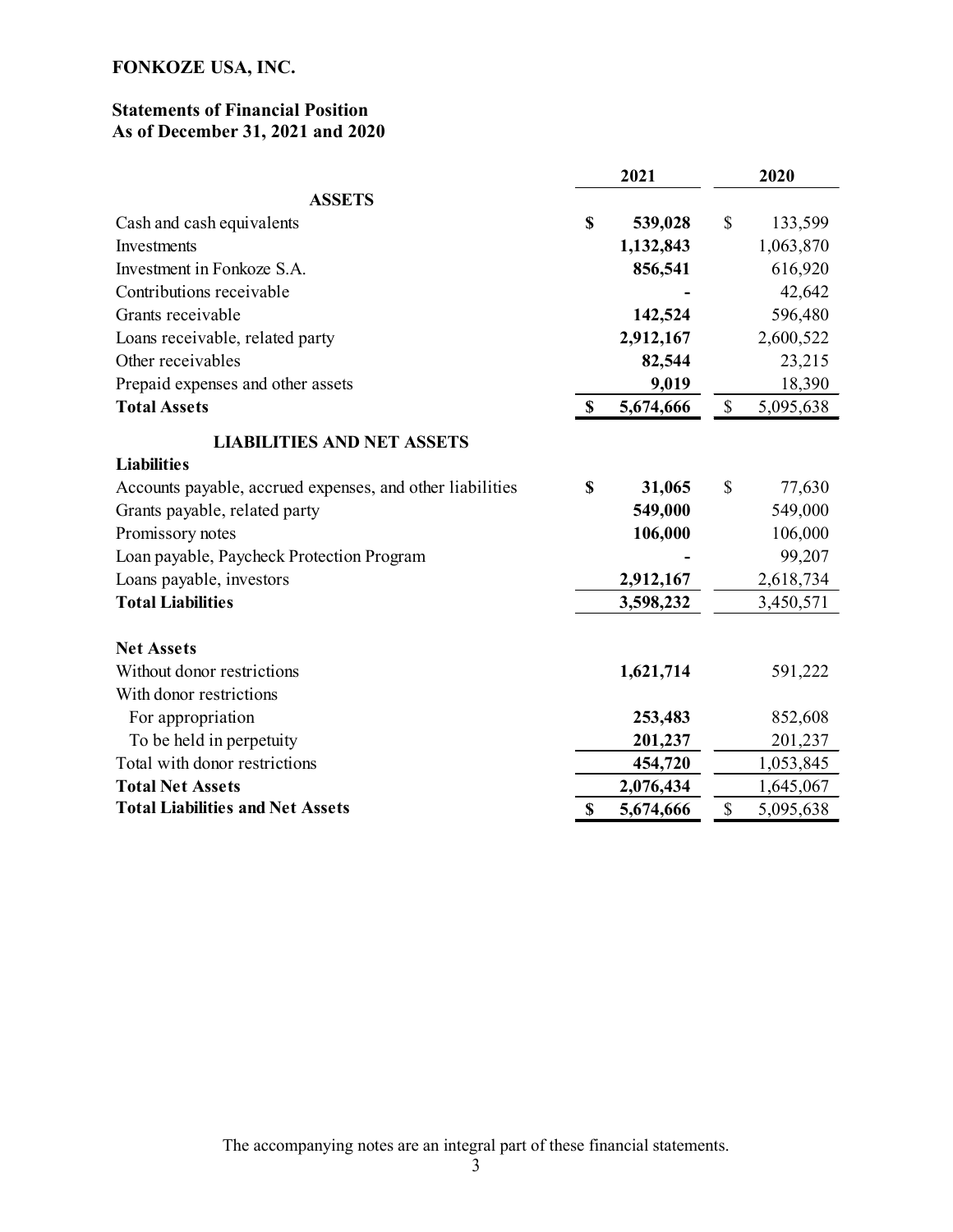## Statement of Activities and Changes in Net Assets For the Year Ended December 31, 2021, with Comparative Totals for 2020

|                                              | 2021 |                                             |    |                                          |    |              |                 |
|----------------------------------------------|------|---------------------------------------------|----|------------------------------------------|----|--------------|-----------------|
|                                              |      | <b>Without Donor</b><br><b>Restrictions</b> |    | <b>With Donor</b><br><b>Restrictions</b> |    | <b>Total</b> | 2020 Totals     |
| <b>Revenue and Other Support</b>             |      |                                             |    |                                          |    |              |                 |
| Contributions and grants                     | \$   | 2,792,074                                   | \$ |                                          | \$ | 2,792,074    | \$<br>2,275,846 |
| Contracts income                             |      | 98,280                                      |    |                                          |    | 98,280       | 86,958          |
| Investment income                            |      | 114,150                                     |    | 16,523                                   |    | 130,673      | 91,557          |
| Interest on loan receivable, related party   |      | 73,109                                      |    |                                          |    | 73,109       | 130,733         |
| Paycheck Protection Program loan forgiveness |      | 204,185                                     |    |                                          |    | 204,185      |                 |
| Other income                                 |      | 2,156                                       |    |                                          |    | 2,156        |                 |
| <b>Total Revenue and Other Support</b>       |      | 3,283,954                                   |    | 16,523                                   |    | 3,300,477    | 2,585,094       |
| Net assets released from restrictions        |      | 615,648                                     |    | (615, 648)                               |    |              |                 |
| <b>Total Revenue and Other Support</b>       |      | 3,899,602                                   |    | (599, 125)                               |    | 3,300,477    | 2,585,094       |
| <b>Expenses</b>                              |      |                                             |    |                                          |    |              |                 |
| Program services:                            |      |                                             |    |                                          |    |              |                 |
| Grants                                       |      | 1,442,833                                   |    |                                          |    | 1,442,833    | 1,216,276       |
| Education                                    |      | 290,097                                     |    |                                          |    | 290,097      | 283,333         |
| Technical assistance                         |      | 660,998                                     |    |                                          |    | 660,998      | 435,220         |
| Total program services                       |      | 2,393,928                                   |    |                                          |    | 2,393,928    | 1,934,829       |
| Supporting services:                         |      |                                             |    |                                          |    |              |                 |
| Management and general                       |      | 250,912                                     |    |                                          |    | 250,912      | 239,088         |
| Fundraising                                  |      | 224,270                                     |    |                                          |    | 224,270      | 184,213         |
| Total supporting services                    |      | 475,182                                     |    |                                          |    | 475,182      | 423,301         |
| <b>Total Expenses</b>                        |      | 2,869,110                                   |    |                                          |    | 2,869,110    | 2,358,130       |
| Changes in Net Assets                        |      | 1,030,492                                   |    | (599, 125)                               |    | 431,367      | 226,964         |
| Net assets, Beginning of Year                |      | 591,222                                     |    | 1,053,845                                |    | 1,645,067    | 1,418,103       |
| Net Assets, End of Year                      | \$   | 1,621,714                                   | \$ | 454,720                                  | \$ | 2,076,434    | \$<br>1,645,067 |

The accompanying notes are an integral part of this financial statement.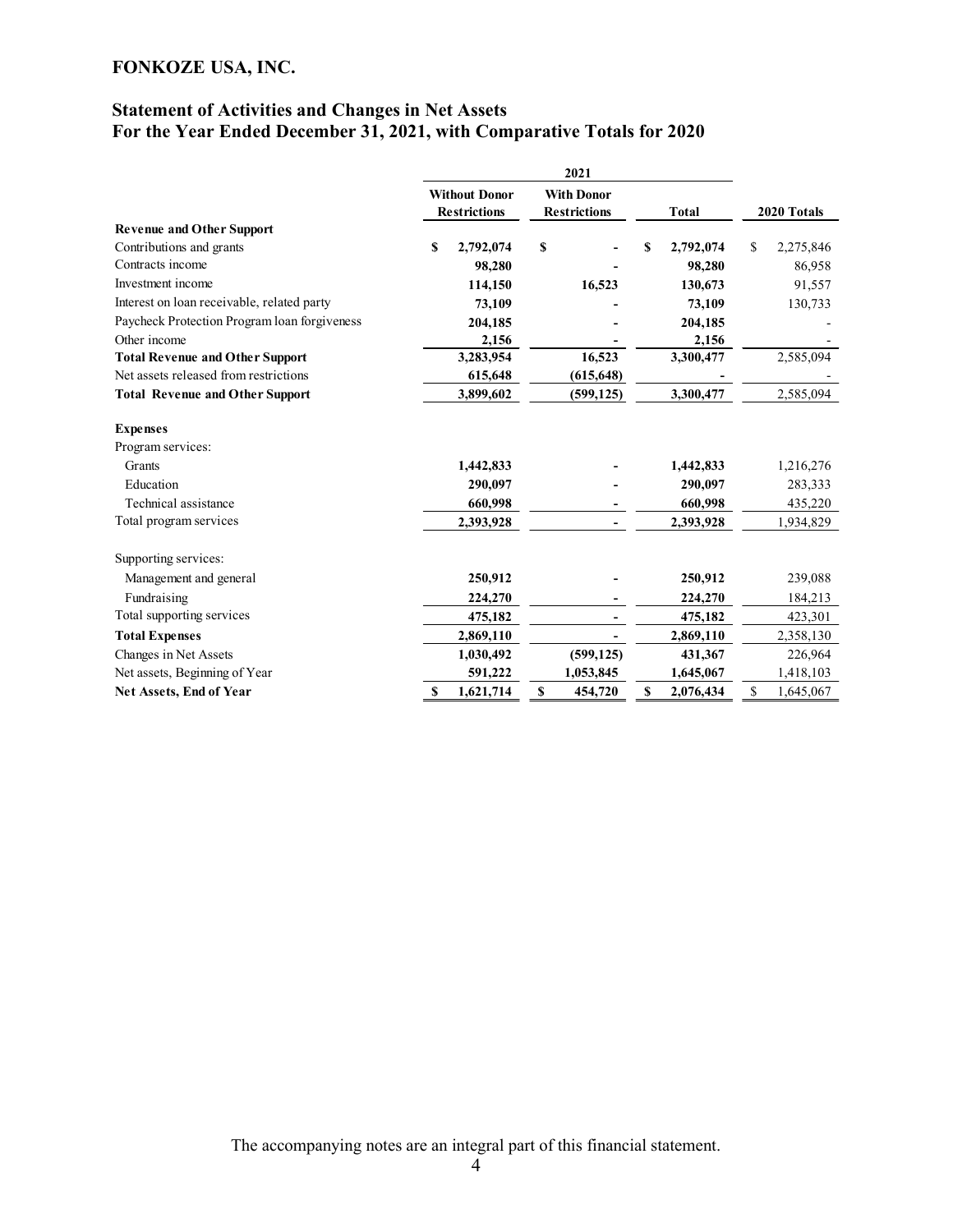## Statement of Activities and Changes in Net Assets For the Year Ended December 31, 2020

|                                            | <b>Without Donor</b> | <b>With Donor</b>         |                           |
|--------------------------------------------|----------------------|---------------------------|---------------------------|
|                                            | <b>Restrictions</b>  | <b>Restrictions</b>       | <b>Total</b>              |
| <b>Revenue and Other Support</b>           |                      |                           |                           |
| Contributions and grants                   | \$<br>1,159,421      | $\mathbb{S}$<br>1,116,425 | $\mathbb{S}$<br>2,275,846 |
| Contracts income                           | 86,958               |                           | 86,958                    |
| Investment income                          | 91,557               |                           | 91,557                    |
| Interest on loan receivable, related party | 130,733              |                           | 130,733                   |
| <b>Total Revenue</b>                       | 1,468,669            | 1,116,425                 | 2,585,094                 |
| Net assets released from restrictions      | 822,758              | (822, 758)                |                           |
| <b>Total Revenue and Other Support</b>     | 2,291,427            | 293,667                   | 2,585,094                 |
| <b>Expenses</b>                            |                      |                           |                           |
| Program services:                          |                      |                           |                           |
| Grants                                     | 1,216,276            |                           | 1,216,276                 |
| Education                                  | 283,333              |                           | 283,333                   |
| Technical assistance                       | 435,220              |                           | 435,220                   |
| Total program services                     | 1,934,829            |                           | 1,934,829                 |
| Supporting services:                       |                      |                           |                           |
| Management and general                     | 239,088              |                           | 239,088                   |
| Fundraising                                | 184,213              |                           | 184,213                   |
| <b>Total Expenses</b>                      | 2,358,130            |                           | 2,358,130                 |
| Changes in Net Assets                      | (66,703)             | 293,667                   | 226,964                   |
| Net assets, beginning of year              | 657,925              | 760,178                   | 1,418,103                 |
| Net Assets, End of Year                    | \$<br>591,222        | \$<br>1,053,845           | \$<br>1,645,067           |

The accompanying notes are an integral part of this financial statement.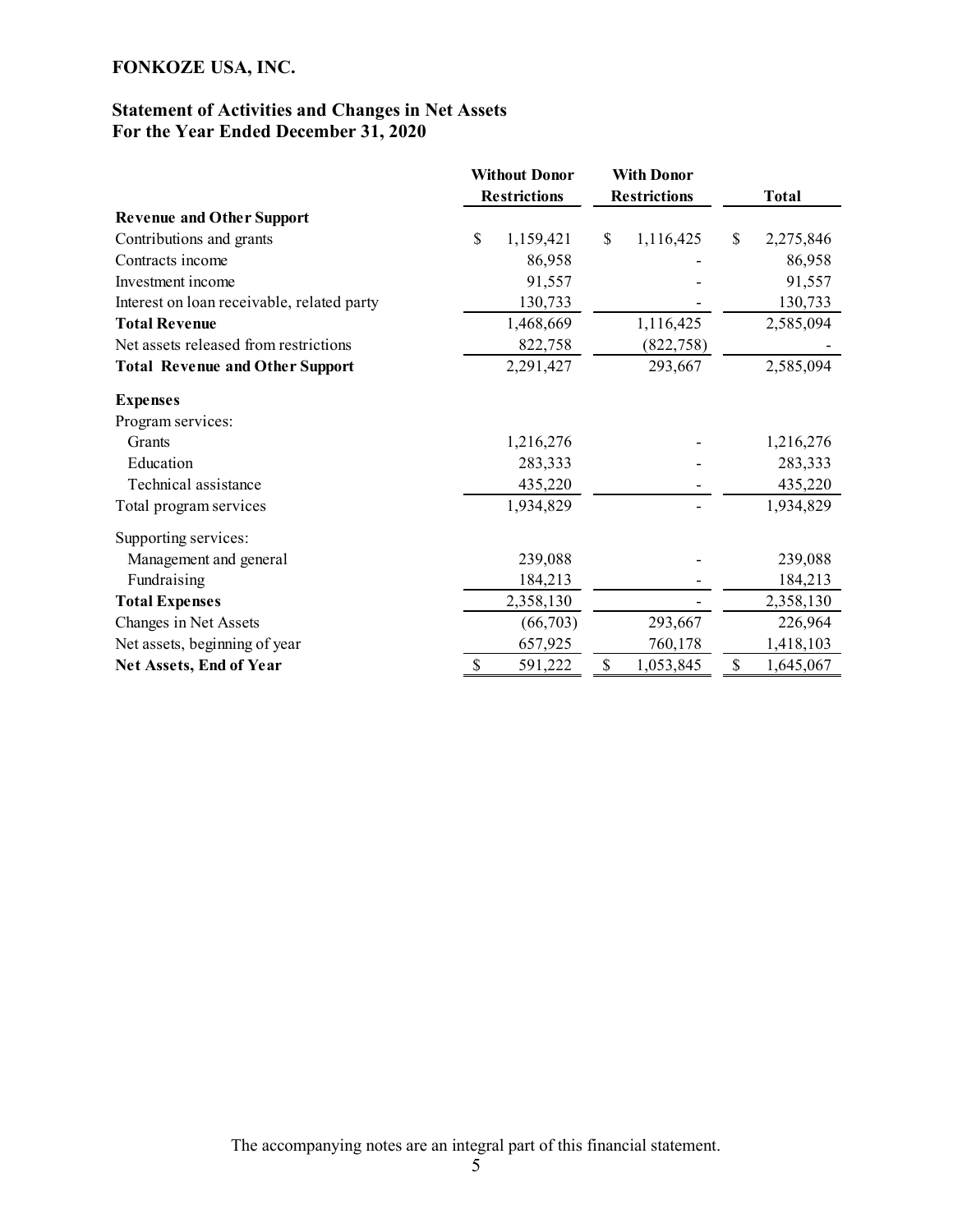| 2,869,110<br>754,159<br>55,600<br>68,450<br>52,625<br>34,115<br>26,838<br>24,890<br>19,949<br>15,430<br>8,558<br>8,026<br>2,559<br>27<br>19,287<br>7,430<br>5,094<br>1,680,557<br>59,431<br>19,862<br>331<br>5,892<br>Total<br>$\blacktriangleright$<br>S<br>224,270<br>149,025<br>9,680<br>8,340<br>18,149<br>9,030<br>$\frac{16}{1}$<br>4,015<br>1,526<br>1,144<br>474<br>946<br>975<br>2,187<br>6,032<br>5,523<br>167<br>6,941<br>Fundraising<br>S<br>Ø<br>The accompanying notes are an integral part of this financial statement.<br>250,912<br>152,381<br>7,275<br>164<br>Administration<br>10,574<br>16,124<br>13,023<br>3,855<br>2,742<br>619<br>1,874<br>1,859<br>4,169<br>$\infty$<br>745<br>27<br>12,311<br>19,862<br>2,811<br>489<br>$\bullet$<br>Ø<br>2,393,928<br><b>Total Program</b><br>452,753<br>48,196<br>31,136<br>839<br>21,453<br>12,774<br>13,600<br>15,020<br>12,636<br>5,173<br>1,249<br>4,140<br>J.<br>8,033<br>п.<br>1,680,557<br>59,431<br>4,071<br>22,867<br>Services<br>S)<br>$\bullet$<br>866'099<br>265,049<br>1,505<br>237,724<br>6,994<br>21,684<br>13,604<br>8,686<br>8,835<br>2,174<br>5,269<br>2,003<br>2,836<br>652<br>320<br>59,431<br>1,481<br>$\circ$<br>22,751<br>Assistance<br>Programs<br><b>Program Services</b><br>Technical<br>S<br>$\bullet$<br><b>290,097</b><br>187,704<br>4,088<br>$\frac{16}{1}$<br>4,765<br>2,846<br>3,170<br>519<br>41,202<br>7,849<br>1,155<br>2,764<br>1,235<br>2,635<br>9,452<br>597<br>Education<br>$\bullet$<br>$\bullet$<br>$\frac{1,442,833}{2}$<br>$\mathbf{u} = \mathbf{u}$<br><b>Filter</b><br>$\mathbf{L}$<br>- 11<br>$\mathbf{r}$<br>and in<br>and the state<br>$\mathbf{H}$<br>- 11<br>- 11<br>1,442,833<br>Grantmaking<br>G,<br>$\blacktriangleright$<br>Education program support in Haiti<br>Office utilities and maintenance<br>Salaries and related benefits<br>Programmatic expenses<br>Dues and subscriptions<br>Promotion and media<br>Professional services<br>Licenses and permits<br>Postage and delivery<br>Contract services<br>Board meetings<br>Grants expense<br>Miscellaneous<br>Bank charges<br>Depreciation<br>Technology<br>Telephone<br>Insurance<br>Training<br>Supplies<br>Printing<br>Interest<br>Travel<br>Total<br>Rent | 682,648<br>21,529<br>65,906<br>59,975<br>319<br>1,900<br>1.330<br>1,246,693<br>59,114<br>28,503<br>5,646<br>45,961<br>27,415<br>4,193<br>53,414<br>10,928<br>6,804<br>16,636<br>2,782<br>312<br>6,827<br>5,601<br>3,694<br>2020 Totals |  |  |  |
|--------------------------------------------------------------------------------------------------------------------------------------------------------------------------------------------------------------------------------------------------------------------------------------------------------------------------------------------------------------------------------------------------------------------------------------------------------------------------------------------------------------------------------------------------------------------------------------------------------------------------------------------------------------------------------------------------------------------------------------------------------------------------------------------------------------------------------------------------------------------------------------------------------------------------------------------------------------------------------------------------------------------------------------------------------------------------------------------------------------------------------------------------------------------------------------------------------------------------------------------------------------------------------------------------------------------------------------------------------------------------------------------------------------------------------------------------------------------------------------------------------------------------------------------------------------------------------------------------------------------------------------------------------------------------------------------------------------------------------------------------------------------------------------------------------------------------------------------------------------------------------------------------------------------------------------------------------------------------------------------------------------------------------------------------------------------------------------------------------------------------------------------------------------------------------------------------------------------------------------|----------------------------------------------------------------------------------------------------------------------------------------------------------------------------------------------------------------------------------------|--|--|--|
|                                                                                                                                                                                                                                                                                                                                                                                                                                                                                                                                                                                                                                                                                                                                                                                                                                                                                                                                                                                                                                                                                                                                                                                                                                                                                                                                                                                                                                                                                                                                                                                                                                                                                                                                                                                                                                                                                                                                                                                                                                                                                                                                                                                                                                      |                                                                                                                                                                                                                                        |  |  |  |
|                                                                                                                                                                                                                                                                                                                                                                                                                                                                                                                                                                                                                                                                                                                                                                                                                                                                                                                                                                                                                                                                                                                                                                                                                                                                                                                                                                                                                                                                                                                                                                                                                                                                                                                                                                                                                                                                                                                                                                                                                                                                                                                                                                                                                                      |                                                                                                                                                                                                                                        |  |  |  |
|                                                                                                                                                                                                                                                                                                                                                                                                                                                                                                                                                                                                                                                                                                                                                                                                                                                                                                                                                                                                                                                                                                                                                                                                                                                                                                                                                                                                                                                                                                                                                                                                                                                                                                                                                                                                                                                                                                                                                                                                                                                                                                                                                                                                                                      |                                                                                                                                                                                                                                        |  |  |  |
|                                                                                                                                                                                                                                                                                                                                                                                                                                                                                                                                                                                                                                                                                                                                                                                                                                                                                                                                                                                                                                                                                                                                                                                                                                                                                                                                                                                                                                                                                                                                                                                                                                                                                                                                                                                                                                                                                                                                                                                                                                                                                                                                                                                                                                      |                                                                                                                                                                                                                                        |  |  |  |
|                                                                                                                                                                                                                                                                                                                                                                                                                                                                                                                                                                                                                                                                                                                                                                                                                                                                                                                                                                                                                                                                                                                                                                                                                                                                                                                                                                                                                                                                                                                                                                                                                                                                                                                                                                                                                                                                                                                                                                                                                                                                                                                                                                                                                                      |                                                                                                                                                                                                                                        |  |  |  |
|                                                                                                                                                                                                                                                                                                                                                                                                                                                                                                                                                                                                                                                                                                                                                                                                                                                                                                                                                                                                                                                                                                                                                                                                                                                                                                                                                                                                                                                                                                                                                                                                                                                                                                                                                                                                                                                                                                                                                                                                                                                                                                                                                                                                                                      |                                                                                                                                                                                                                                        |  |  |  |
|                                                                                                                                                                                                                                                                                                                                                                                                                                                                                                                                                                                                                                                                                                                                                                                                                                                                                                                                                                                                                                                                                                                                                                                                                                                                                                                                                                                                                                                                                                                                                                                                                                                                                                                                                                                                                                                                                                                                                                                                                                                                                                                                                                                                                                      |                                                                                                                                                                                                                                        |  |  |  |
|                                                                                                                                                                                                                                                                                                                                                                                                                                                                                                                                                                                                                                                                                                                                                                                                                                                                                                                                                                                                                                                                                                                                                                                                                                                                                                                                                                                                                                                                                                                                                                                                                                                                                                                                                                                                                                                                                                                                                                                                                                                                                                                                                                                                                                      |                                                                                                                                                                                                                                        |  |  |  |
|                                                                                                                                                                                                                                                                                                                                                                                                                                                                                                                                                                                                                                                                                                                                                                                                                                                                                                                                                                                                                                                                                                                                                                                                                                                                                                                                                                                                                                                                                                                                                                                                                                                                                                                                                                                                                                                                                                                                                                                                                                                                                                                                                                                                                                      |                                                                                                                                                                                                                                        |  |  |  |
|                                                                                                                                                                                                                                                                                                                                                                                                                                                                                                                                                                                                                                                                                                                                                                                                                                                                                                                                                                                                                                                                                                                                                                                                                                                                                                                                                                                                                                                                                                                                                                                                                                                                                                                                                                                                                                                                                                                                                                                                                                                                                                                                                                                                                                      |                                                                                                                                                                                                                                        |  |  |  |
|                                                                                                                                                                                                                                                                                                                                                                                                                                                                                                                                                                                                                                                                                                                                                                                                                                                                                                                                                                                                                                                                                                                                                                                                                                                                                                                                                                                                                                                                                                                                                                                                                                                                                                                                                                                                                                                                                                                                                                                                                                                                                                                                                                                                                                      |                                                                                                                                                                                                                                        |  |  |  |
|                                                                                                                                                                                                                                                                                                                                                                                                                                                                                                                                                                                                                                                                                                                                                                                                                                                                                                                                                                                                                                                                                                                                                                                                                                                                                                                                                                                                                                                                                                                                                                                                                                                                                                                                                                                                                                                                                                                                                                                                                                                                                                                                                                                                                                      |                                                                                                                                                                                                                                        |  |  |  |
|                                                                                                                                                                                                                                                                                                                                                                                                                                                                                                                                                                                                                                                                                                                                                                                                                                                                                                                                                                                                                                                                                                                                                                                                                                                                                                                                                                                                                                                                                                                                                                                                                                                                                                                                                                                                                                                                                                                                                                                                                                                                                                                                                                                                                                      |                                                                                                                                                                                                                                        |  |  |  |
|                                                                                                                                                                                                                                                                                                                                                                                                                                                                                                                                                                                                                                                                                                                                                                                                                                                                                                                                                                                                                                                                                                                                                                                                                                                                                                                                                                                                                                                                                                                                                                                                                                                                                                                                                                                                                                                                                                                                                                                                                                                                                                                                                                                                                                      |                                                                                                                                                                                                                                        |  |  |  |
|                                                                                                                                                                                                                                                                                                                                                                                                                                                                                                                                                                                                                                                                                                                                                                                                                                                                                                                                                                                                                                                                                                                                                                                                                                                                                                                                                                                                                                                                                                                                                                                                                                                                                                                                                                                                                                                                                                                                                                                                                                                                                                                                                                                                                                      |                                                                                                                                                                                                                                        |  |  |  |
|                                                                                                                                                                                                                                                                                                                                                                                                                                                                                                                                                                                                                                                                                                                                                                                                                                                                                                                                                                                                                                                                                                                                                                                                                                                                                                                                                                                                                                                                                                                                                                                                                                                                                                                                                                                                                                                                                                                                                                                                                                                                                                                                                                                                                                      |                                                                                                                                                                                                                                        |  |  |  |
|                                                                                                                                                                                                                                                                                                                                                                                                                                                                                                                                                                                                                                                                                                                                                                                                                                                                                                                                                                                                                                                                                                                                                                                                                                                                                                                                                                                                                                                                                                                                                                                                                                                                                                                                                                                                                                                                                                                                                                                                                                                                                                                                                                                                                                      |                                                                                                                                                                                                                                        |  |  |  |
|                                                                                                                                                                                                                                                                                                                                                                                                                                                                                                                                                                                                                                                                                                                                                                                                                                                                                                                                                                                                                                                                                                                                                                                                                                                                                                                                                                                                                                                                                                                                                                                                                                                                                                                                                                                                                                                                                                                                                                                                                                                                                                                                                                                                                                      |                                                                                                                                                                                                                                        |  |  |  |
|                                                                                                                                                                                                                                                                                                                                                                                                                                                                                                                                                                                                                                                                                                                                                                                                                                                                                                                                                                                                                                                                                                                                                                                                                                                                                                                                                                                                                                                                                                                                                                                                                                                                                                                                                                                                                                                                                                                                                                                                                                                                                                                                                                                                                                      |                                                                                                                                                                                                                                        |  |  |  |
|                                                                                                                                                                                                                                                                                                                                                                                                                                                                                                                                                                                                                                                                                                                                                                                                                                                                                                                                                                                                                                                                                                                                                                                                                                                                                                                                                                                                                                                                                                                                                                                                                                                                                                                                                                                                                                                                                                                                                                                                                                                                                                                                                                                                                                      |                                                                                                                                                                                                                                        |  |  |  |
|                                                                                                                                                                                                                                                                                                                                                                                                                                                                                                                                                                                                                                                                                                                                                                                                                                                                                                                                                                                                                                                                                                                                                                                                                                                                                                                                                                                                                                                                                                                                                                                                                                                                                                                                                                                                                                                                                                                                                                                                                                                                                                                                                                                                                                      |                                                                                                                                                                                                                                        |  |  |  |
|                                                                                                                                                                                                                                                                                                                                                                                                                                                                                                                                                                                                                                                                                                                                                                                                                                                                                                                                                                                                                                                                                                                                                                                                                                                                                                                                                                                                                                                                                                                                                                                                                                                                                                                                                                                                                                                                                                                                                                                                                                                                                                                                                                                                                                      |                                                                                                                                                                                                                                        |  |  |  |
|                                                                                                                                                                                                                                                                                                                                                                                                                                                                                                                                                                                                                                                                                                                                                                                                                                                                                                                                                                                                                                                                                                                                                                                                                                                                                                                                                                                                                                                                                                                                                                                                                                                                                                                                                                                                                                                                                                                                                                                                                                                                                                                                                                                                                                      | ,358,130<br>$\sim$<br>↔                                                                                                                                                                                                                |  |  |  |
|                                                                                                                                                                                                                                                                                                                                                                                                                                                                                                                                                                                                                                                                                                                                                                                                                                                                                                                                                                                                                                                                                                                                                                                                                                                                                                                                                                                                                                                                                                                                                                                                                                                                                                                                                                                                                                                                                                                                                                                                                                                                                                                                                                                                                                      |                                                                                                                                                                                                                                        |  |  |  |
|                                                                                                                                                                                                                                                                                                                                                                                                                                                                                                                                                                                                                                                                                                                                                                                                                                                                                                                                                                                                                                                                                                                                                                                                                                                                                                                                                                                                                                                                                                                                                                                                                                                                                                                                                                                                                                                                                                                                                                                                                                                                                                                                                                                                                                      |                                                                                                                                                                                                                                        |  |  |  |
|                                                                                                                                                                                                                                                                                                                                                                                                                                                                                                                                                                                                                                                                                                                                                                                                                                                                                                                                                                                                                                                                                                                                                                                                                                                                                                                                                                                                                                                                                                                                                                                                                                                                                                                                                                                                                                                                                                                                                                                                                                                                                                                                                                                                                                      |                                                                                                                                                                                                                                        |  |  |  |
|                                                                                                                                                                                                                                                                                                                                                                                                                                                                                                                                                                                                                                                                                                                                                                                                                                                                                                                                                                                                                                                                                                                                                                                                                                                                                                                                                                                                                                                                                                                                                                                                                                                                                                                                                                                                                                                                                                                                                                                                                                                                                                                                                                                                                                      |                                                                                                                                                                                                                                        |  |  |  |
|                                                                                                                                                                                                                                                                                                                                                                                                                                                                                                                                                                                                                                                                                                                                                                                                                                                                                                                                                                                                                                                                                                                                                                                                                                                                                                                                                                                                                                                                                                                                                                                                                                                                                                                                                                                                                                                                                                                                                                                                                                                                                                                                                                                                                                      |                                                                                                                                                                                                                                        |  |  |  |
|                                                                                                                                                                                                                                                                                                                                                                                                                                                                                                                                                                                                                                                                                                                                                                                                                                                                                                                                                                                                                                                                                                                                                                                                                                                                                                                                                                                                                                                                                                                                                                                                                                                                                                                                                                                                                                                                                                                                                                                                                                                                                                                                                                                                                                      |                                                                                                                                                                                                                                        |  |  |  |
|                                                                                                                                                                                                                                                                                                                                                                                                                                                                                                                                                                                                                                                                                                                                                                                                                                                                                                                                                                                                                                                                                                                                                                                                                                                                                                                                                                                                                                                                                                                                                                                                                                                                                                                                                                                                                                                                                                                                                                                                                                                                                                                                                                                                                                      |                                                                                                                                                                                                                                        |  |  |  |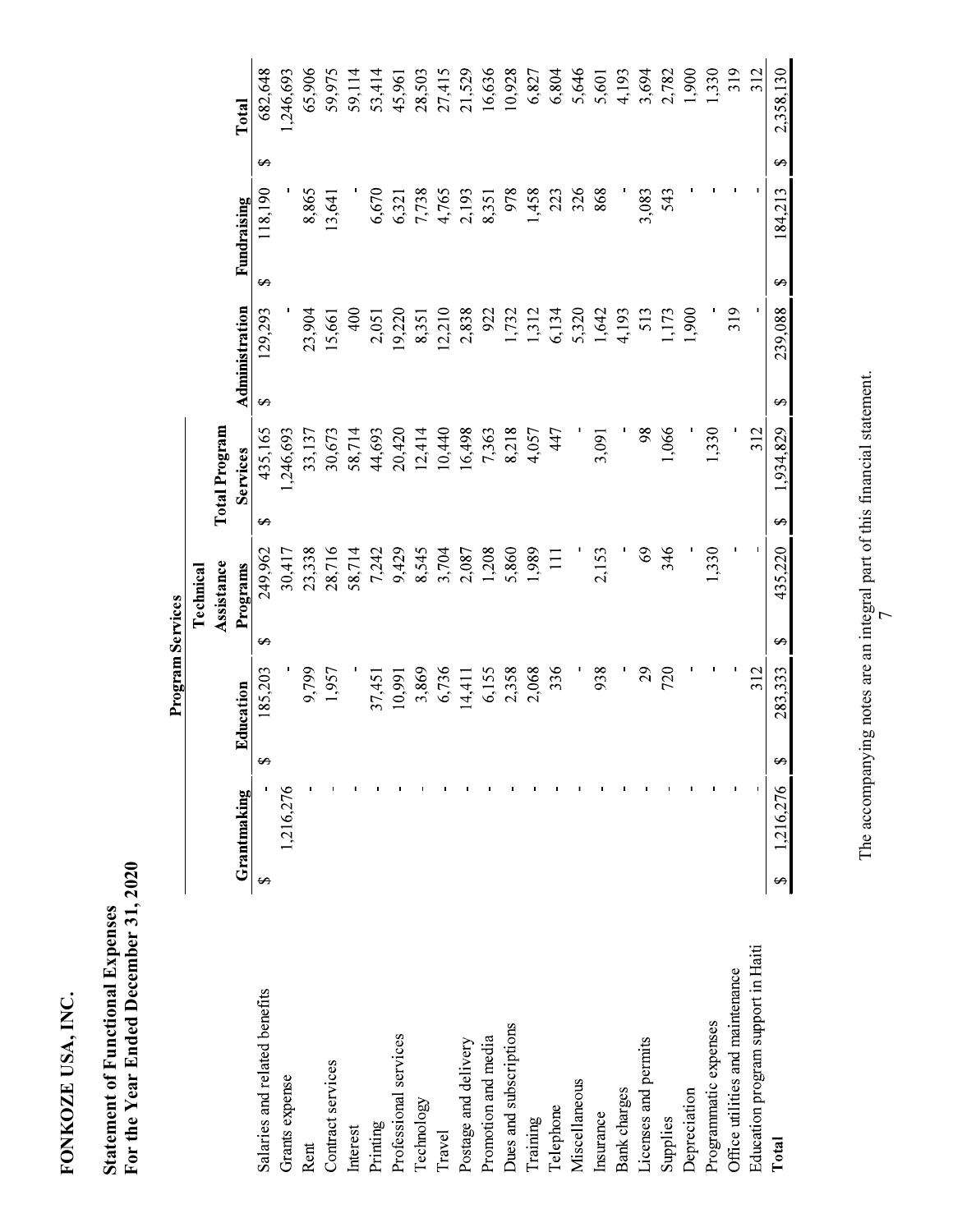## Statements of Cash Flows For the Years Ended December 31, 2021 and 2020

|                                                           | 2021 |            |    | 2020       |  |
|-----------------------------------------------------------|------|------------|----|------------|--|
| <b>Cash Flows from Operating Activities</b>               |      |            |    |            |  |
| Changes in net assets                                     | \$   | 431,367    | \$ | 226,964    |  |
| Adjustments to reconcile changes in net assets to net     |      |            |    |            |  |
| cash from operating activities:                           |      |            |    |            |  |
| Depreciation                                              |      |            |    | 1,900      |  |
| Unrealized/realized gain on investments                   |      | (86, 670)  |    | (80,024)   |  |
| Reinvested earnings                                       |      | (44,003)   |    | (11, 486)  |  |
| Forgiveness of loan payable - Paycheck Protection Program |      | (204, 185) |    |            |  |
| Contributed Shares of Fonkoze S.A.                        |      | (239, 621) |    |            |  |
| Effect of changes in non-cash operating assets and        |      |            |    |            |  |
| liabilities:                                              |      |            |    |            |  |
| Contributions receivable                                  |      | 42,642     |    | (29, 192)  |  |
| Grants receivable                                         |      | 453,956    |    | (101, 130) |  |
| Other receivables                                         |      | (59,329)   |    | 35,733     |  |
| Prepaid expenses and other assets                         |      | 9,371      |    | (1,990)    |  |
| Accounts payable, accrued expenses, and other liabilities |      | (46, 565)  |    | 23,150     |  |
| Grants payable, related party                             |      |            |    | (6,720)    |  |
| <b>Net Cash Flow from Operating Activities</b>            |      | 256,963    |    | 57,205     |  |
| <b>Cash Flow from Investing Activities</b>                |      |            |    |            |  |
| Proceeds from payments on loans receivable, related party |      | 37,105     |    | 302,000    |  |
| Payments on new loans receivable, related party           |      | (348,750)  |    | (361, 485) |  |
| Proceeds from sales of investments                        |      | 61,700     |    |            |  |
| <b>Net Cash Flow from Investing Activities</b>            |      | (249, 945) |    | (59, 485)  |  |
| <b>Cash Flow from Financing Activities</b>                |      |            |    |            |  |
| Payments on loans payable, related parties, SFF           |      |            |    | (200,000)  |  |
| Proceeds from loan payable - Paycheck Protection Program  |      | 104,978    |    | 99,207     |  |
| Payments on promissory notes                              |      |            |    | (44,000)   |  |
| Proceeds from loans payable, investors                    |      | 331,000    |    | 317,250    |  |
| Payments on loans payable, investors                      |      | (37, 105)  |    | (350, 553) |  |
| <b>Net Cash Flow from Financing Activities</b>            |      | 398,873    |    | (178,096)  |  |
| Net Change in Cash and Cash Equivalents                   |      | 405,891    |    | (180, 376) |  |
| Cash and Cash Equivalents, Beginning of Year              |      | 133,599    |    | 313,975    |  |
| Cash and Cash Equivalents, End of Year                    | \$   | 539,490    | \$ | 133,599    |  |
| <b>Supplemental Cash Flow Disclosure</b>                  |      |            |    |            |  |
| Cash paid for interest                                    | \$   | 59,431     | \$ | 59,114     |  |

The accompanying notes are an integral part of these financial statements.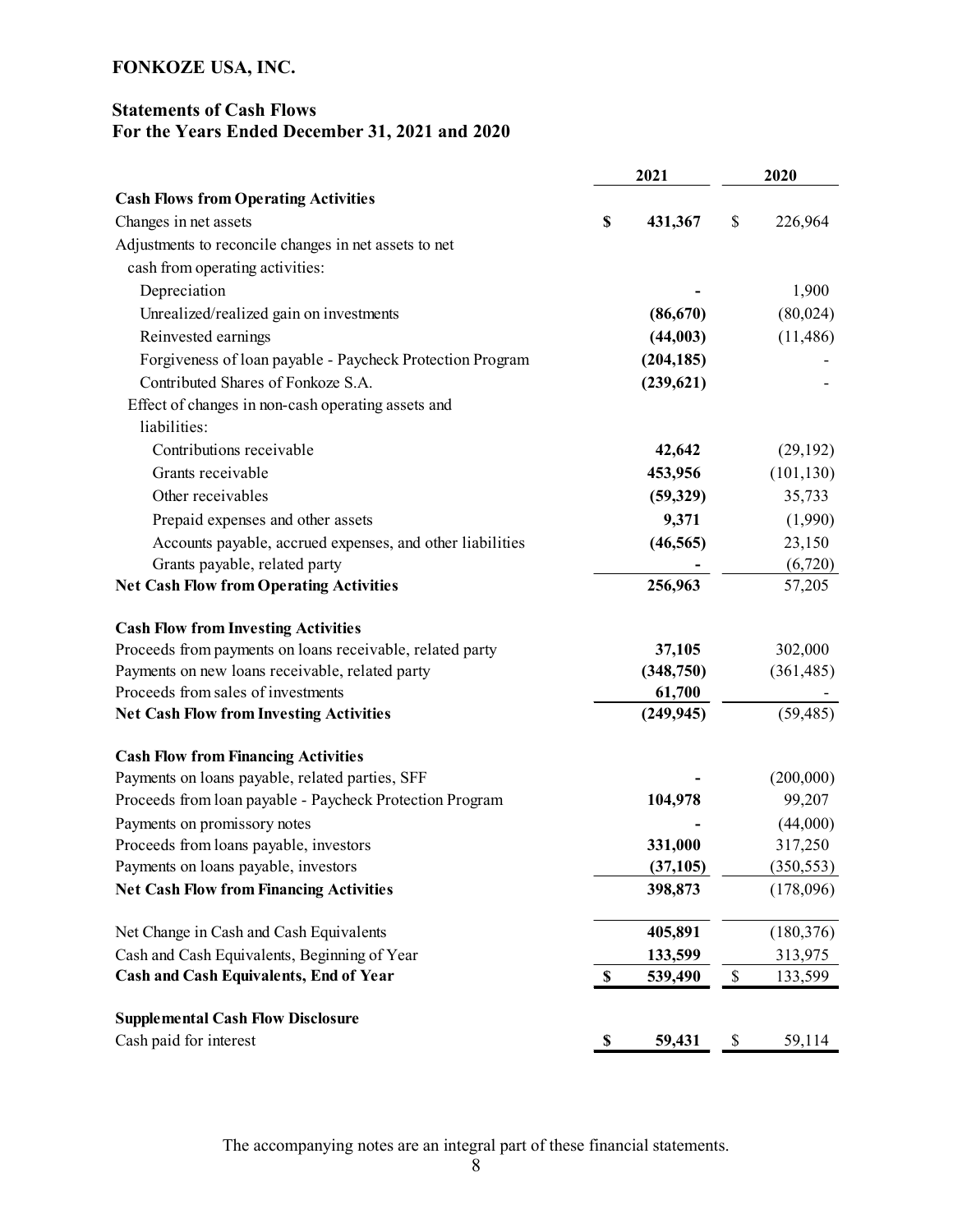#### Notes to the Financial Statements December 31, 2021 and 2020

### 1. DESCRIPTION OF THE ORGANIZATION

Fonkoze USA, Inc. (the Organization) is an American 501(c)3 nonprofit organization dedicated to securing financial and technical support for its Haitian partners: Fondasyon Kole Zepòl (the Foundation) and Sèvis Finansye Fonkoze (SFF) – a wholly owned subsidiary of Fonkoze S.A. Fonkoze USA educates the American public about Fonkoze's work in Haiti. Fonkoze USA also acts as a channel for socially responsible investors interested in investing in Fonkoze's loan fund.

### 2. SUMMARY OF SIGNIFICANT ACCOUNTING POLICIES

#### Basis of Accounting

The accompanying financial statements are presented on the accrual basis of accounting in accordance with accounting principles generally accepted in the United States of America.

#### Use of Estimates

The preparation of financial statements in conformity with accounting principles generally accepted in the United States of America requires management to make estimates and judgments that affect the reported amounts of assets and liabilities and disclosures of contingent assets and liabilities as of the date of the financial statements and the reported amounts of revenue and expenses during the reporting period. Actual results could differ from those estimates.

#### Cash and Cash Equivalents

Cash and cash equivalents include amounts invested in short-term investments with original maturities of 90 days or less. Cash equivalents as of December 31, 2021 and 2020, consisted of money market funds.

#### Fair Value Measurements

Generally accepted accounting principles establish a framework for measuring fair value. That framework provides a fair value hierarchy that prioritizes the inputs to valuation techniques used to measure fair value. The hierarchy gives the highest priority to unadjusted quoted prices in active markets for identical assets or liabilities (Level 1 measurements) and the lowest priority to unobservable inputs (Level 3 measurements).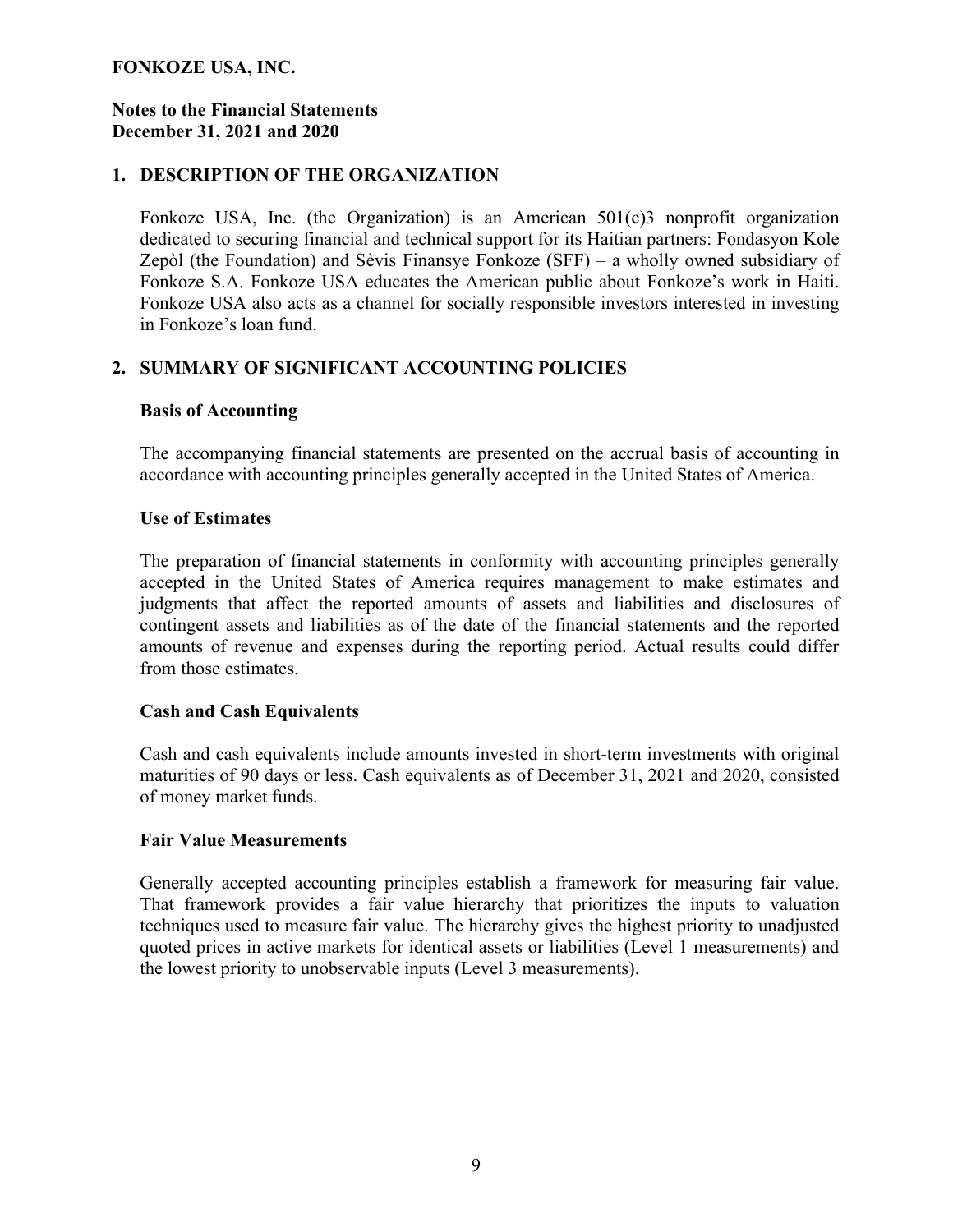#### Notes to the Financial Statements December 31, 2021 and 2020

## 2. SUMMARY OF SIGNIFICANT ACCOUNTING POLICIES (continued)

#### Fair Value Measurements (continued)

The three levels of the fair value hierarchy under generally accepted accounting principles are described below:

- Level 1 Inputs to the valuation methodology are unadjusted quoted prices for identical assets or liabilities in active markets that the Fund has the ability to access.
- Level 2 Inputs to the valuation methodology include:
	- Quoted prices for similar assets or liabilities in active markets;
	- Quoted prices for identical or similar assets or liabilities in inactive markets;
	- Inputs other than quoted prices that are observable for the asset or liability; and
	- Inputs that are derived principally from or corroborated by observable market data by correlation or other means.

If the asset or liability has a specified (contractual) term, the Level 2 input must be observable for substantially the full term of the asset or liability.

Level 3 Inputs to the valuation methodology are unobservable and significant to the fair value measurement.

The asset's or liability's fair value measurement level within the fair value hierarchy is based on the lowest level of any input that is significant to the fair value measurement. Valuation techniques used need to maximize the use of observable inputs and minimize the use of unobservable inputs.

#### Grants Receivable

Grants receivable represent commitments from grantors that have not yet been received and approximate fair value. Management assesses the collectability for each amount based on historic data. As of December 31, 2021 and 2020, there was no allowance for doubtful accounts as management believes that all grants receivable are fully collectible.

#### Loans Receivable

Loans receivable are loans issued to SFF, a related party, who loans them to various entities in Haiti. Loans that management has the intent and ability to hold until maturity are reported at the principal amount outstanding. The amount loaned to SFF is based on investment loans received from external parties. The funds loaned to SFF are based on funds received from investors noted as Loans Payable in the accompanying statements of financial position.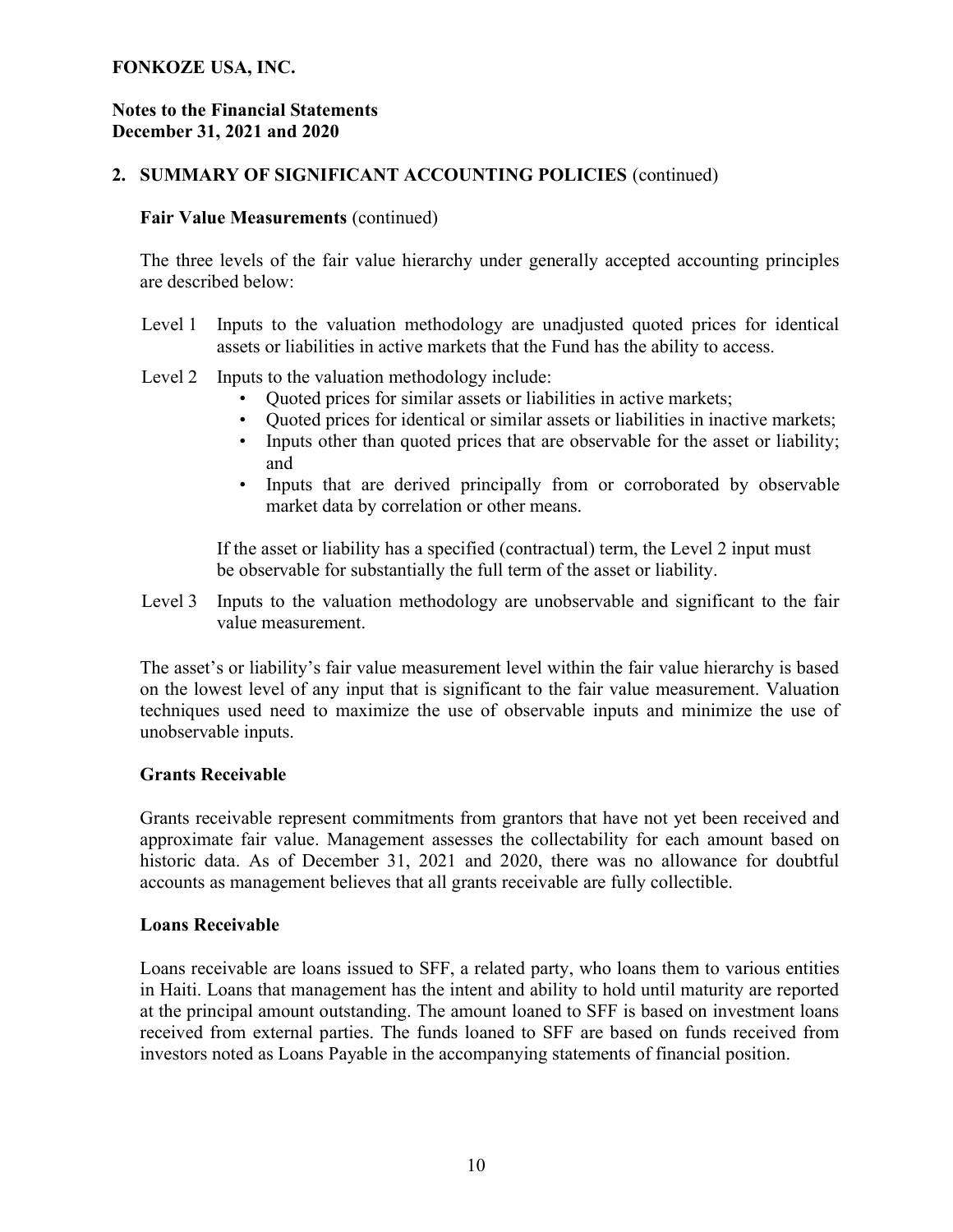#### Notes to the Financial Statements December 31, 2021 and 2020

### 2. SUMMARY OF SIGNIFICANT ACCOUNTING POLICIES (continued)

#### Loans Receivable (continued)

The loans receivable maturity dates coincide with the maturity dates of the loans payable to investors. The Organization charges SFF an interest rate for each loan that is the same as the rate charged to the Organization by the external lending party. Those interest rates range from 0% to 3%. The Organization also charges SFF an annual administration fee of 1% of the outstanding balance of each loan. Interest and administration fee payments received from SFF are recognized as interest on loan receivable, related party by the Organization.

The Organization has reviewed the financial statements and cash reserves of SFF and has determined that these outstanding loans are collectible. An allowance for doubtful accounts, if needed, is also based on specific identification of uncollectible accounts and the Organization's historical collection experience. No allowance for doubtful accounts was recorded as of December 31, 2021 and 2020. See Note 9 for more information.

### Property and Equipment, Net

Property and equipment purchases in excess of \$1,500, and an estimated useful life of more than one year are capitalized at cost and depreciated over the estimated useful lives of the assets using the straight-line method. Gifts of long-lived assets are recorded at their fair values when donated. Expenditures for major repairs and improvements are capitalized, and expenditures for minor repairs and maintenance are expensed as incurred.

## Grants Payable, Related-Party

Grants payable represent unpaid grant funds committed to be paid to the Foundation to support the Foundation's programs.

#### Net Assets

Net assets without donor restrictions are assets and contributions that are not restricted by donors, or for which restrictions have expired.

Net assets with donor restrictions, other than those to be held to perpetuity, are those whose use by the Organization has been restricted by donors primarily for a specific time period or purpose. When a donor restriction is met, net assets with donor restrictions are reclassified to net assets without donor restrictions.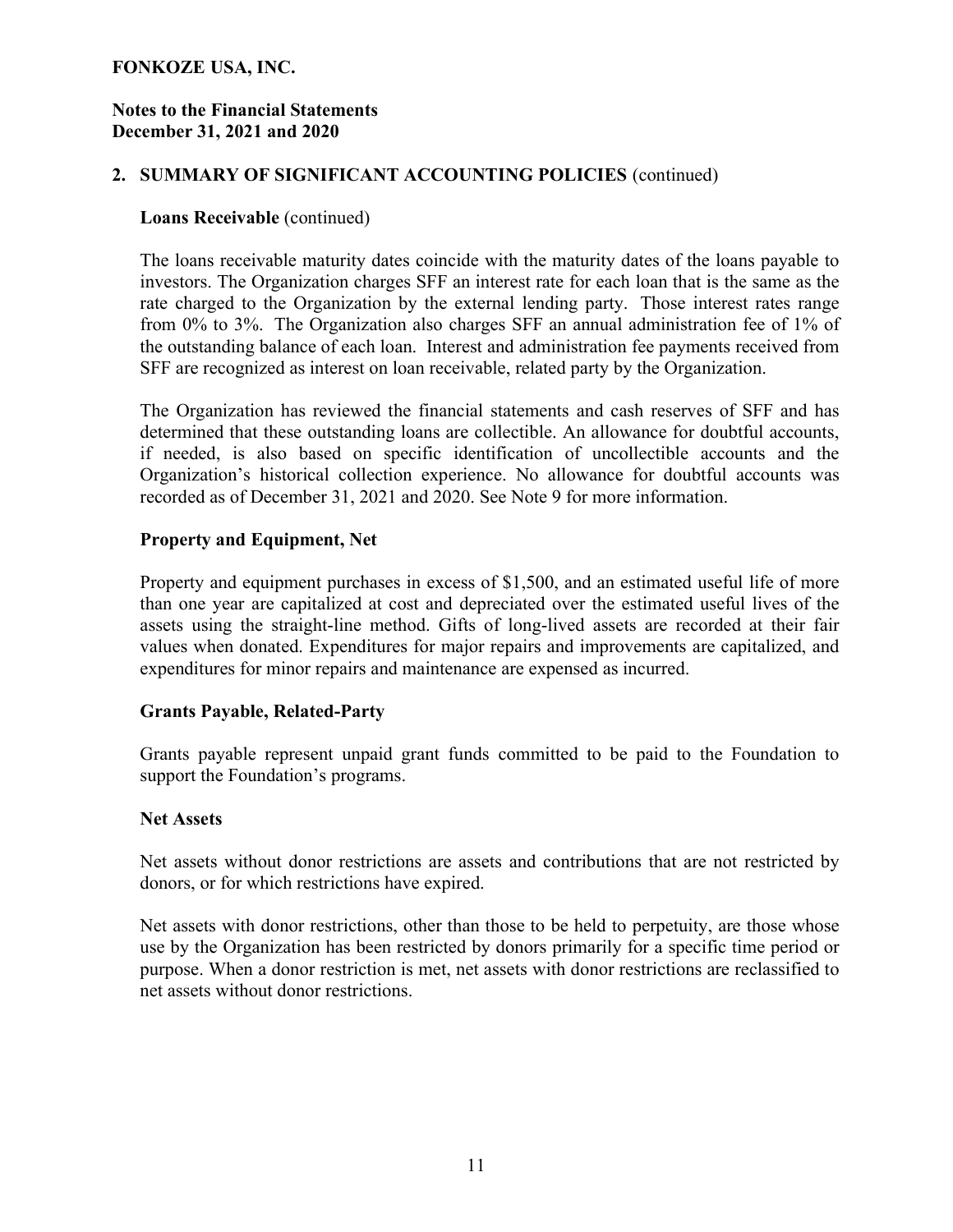#### Notes to the Financial Statements December 31, 2021 and 2020

## 2. SUMMARY OF SIGNIFICANT ACCOUNTING POLICIES (continued)

#### Support and Revenue

Contributions and grants received are recorded as net assets without donor restrictions, or with donor restrictions, depending on the existence and/or nature of any donor-imposed restrictions. Donor-restricted support is reported as an increase in net assets with donor restrictions.

Gifts of cash and other assets are reported as restricted support if they are received with donor stipulations that limit the use of the donated assets. When a donor restriction expires, that is, when some stipulated time restriction ends or purpose of the restriction is accomplished, net assets with donor restrictions are reclassified to net assets without donor restrictions and reported in the accompanying statements of activities and changes in net assets as net assets released from restrictions.

#### Functional Allocation of Expenses

The costs of providing the various programs and other activities have been summarized on a functional basis in the accompanying statements of activities and changes in net assets and in the statements of functional expenses. Accordingly, certain costs have been allocated among the program and supporting services that benefit from those costs. Fundraising costs are those which are specific to the related activity. Management and general expenses include those expenses that are not directly identified with any other specific function but provide for the overall support and direction of the Organization.

The Organization allocates all expense into one of five classes: Grants, Education, Technical Assistance Program, Administration and Fundraising. Administration and Fundraising are overhead classes, Grants, Education, and Technical Assistance Program relate to the direct delivery of services and program and thus are disclosed as Program Services. For general allocation purposes, each employee's hours are allocated based on the time that the employee normally dedicates to that activity category. The time allocation for all employees is consolidated to arrive at a company-wide cost allocation.

#### Income Tax

The Organization is exempt from the payment of income taxes on income other than net unrelated business income under Section  $501(c)(3)$  of the Internal Revenue Code.

The provisions included in accounting principles generally accepted in the United States of America provide consistent guidance for the accounting for uncertainty in income taxes recognized in an entity's financial statements and prescribe a threshold of "more likely than not" for recognition of tax positions taken or expected to be taken in a tax return.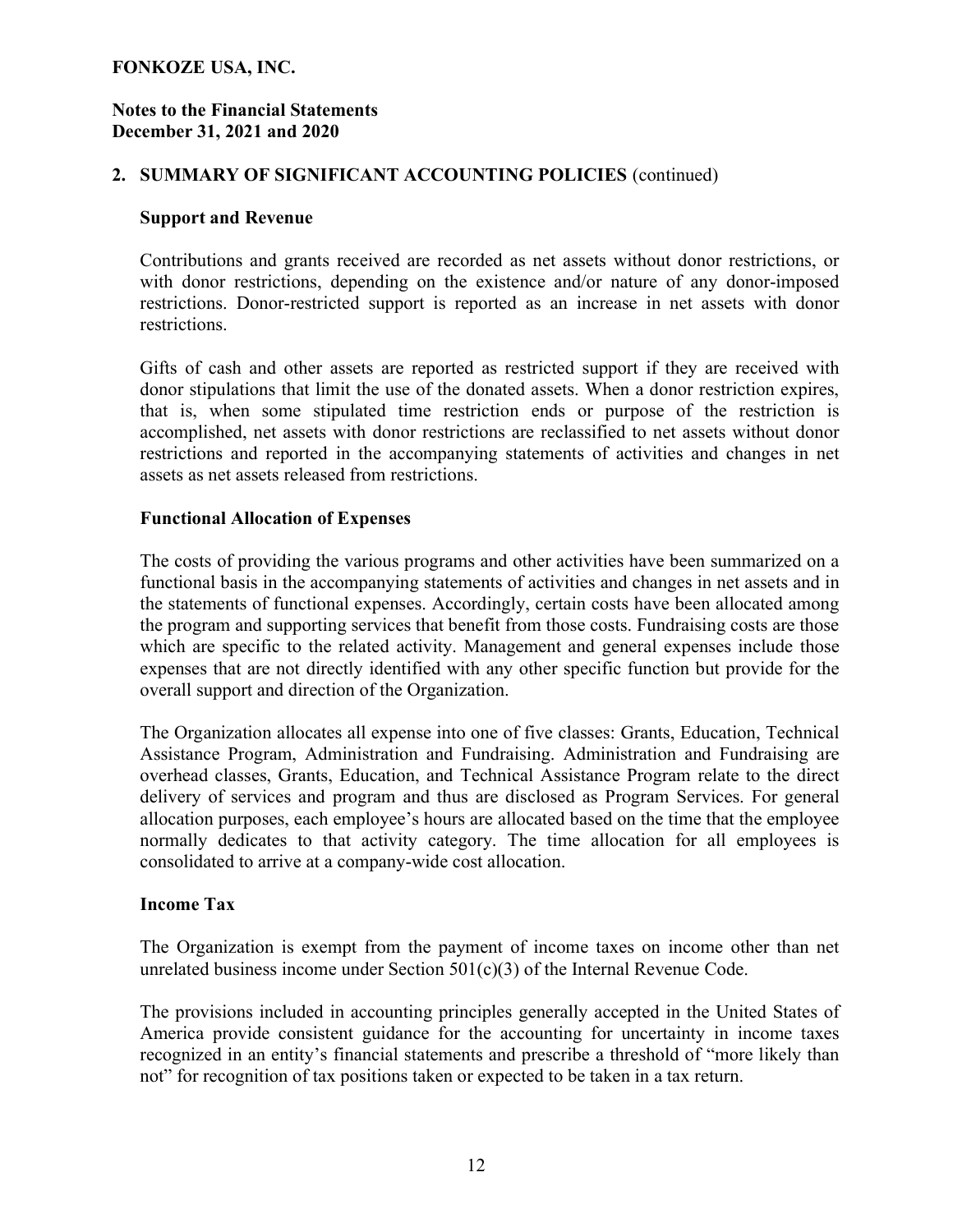#### Notes to the Financial Statements December 31, 2021 and 2020

#### 2. SUMMARY OF SIGNIFICANT ACCOUNTING POLICIES (continued)

#### Income Tax (continued)

The Organization performed an evaluation of uncertain tax positions as of December 31, 2021 and 2020, and determined that there were no matters that would require recognition in the financial statements or that may have any effect on its tax-exempt status. As of December 31, 2021, the statute of limitations for fiscal years 2018 through 2021 remain open with the U.S. Federal jurisdiction or the state and local jurisdiction in which the Organization files tax returns. It is the Organization's policy to recognize interest and/or penalties related to uncertain tax positions, if any, as income tax expense.

#### Liquidity and Availability of Resources

The following reflects the Organization's financial assets as of December 31, 2021, reduced by amounts not available for general use within one year because of donor-imposed restrictions.

|                                               |   | Amount    |
|-----------------------------------------------|---|-----------|
| Cash and cash equivalents                     | S | 539,028   |
| Investments                                   |   | 1,132,843 |
| Grants receivable                             |   | 142,524   |
|                                               |   | 1,814,395 |
| With donor restrictions                       |   |           |
| For appropriation                             |   | 253,483   |
| To be held to perpetuity                      |   | 201,237   |
|                                               |   | 454,720   |
| Financial assets available to meet cash needs |   |           |
| for general expenditures within one year      |   | 1,359,675 |

Because a donor's restriction requires resources to be used in a particular manner or future period, the Organization must maintain sufficient resources to meet those responsibilities to its donors. The Organization's endowment fund consists of net assets with donor restrictions to be held to perpetuity. Income from the endowment is restricted for specific purposes and, therefore, is not available for general expenditure.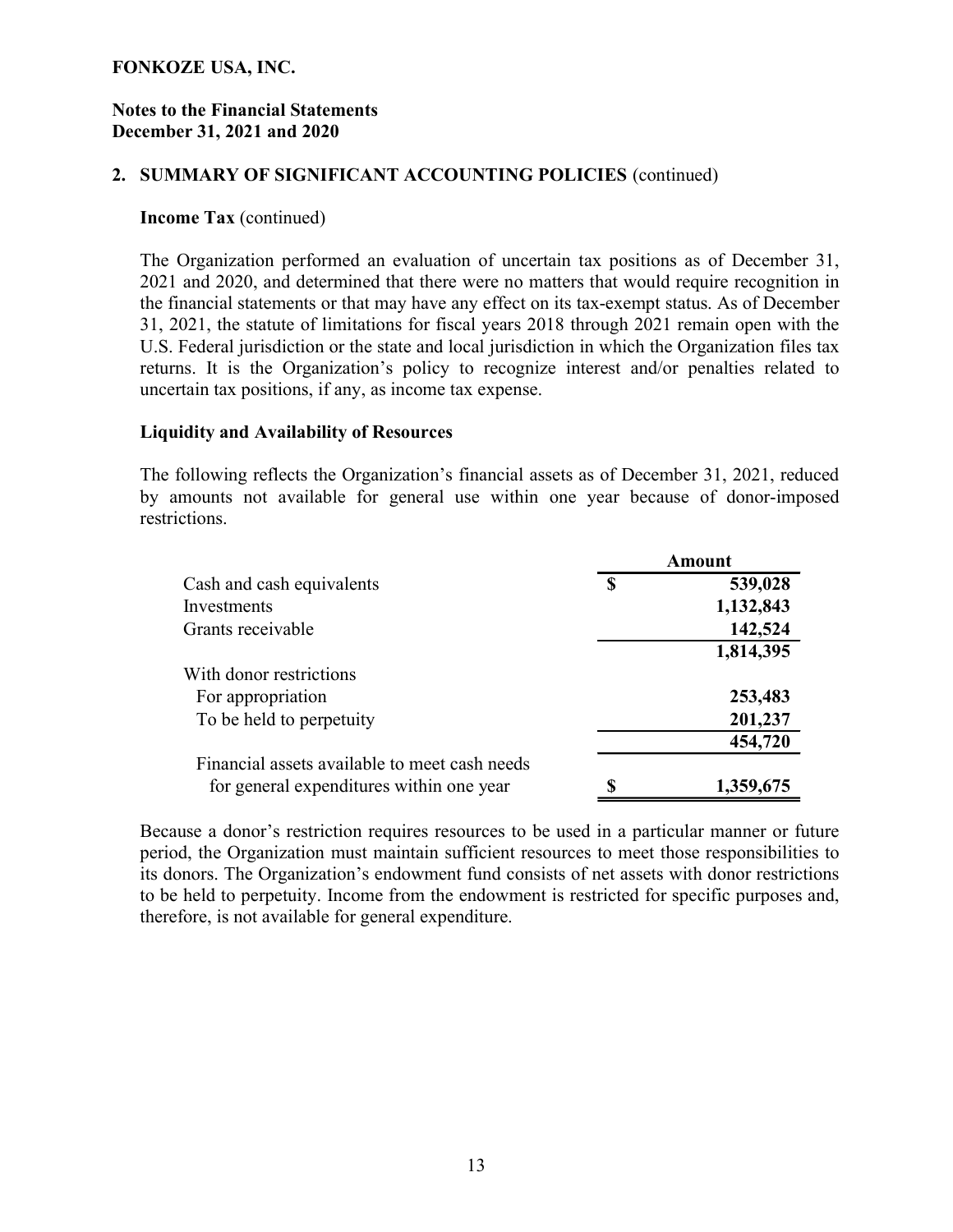#### Notes to the Financial Statements December 31, 2021 and 2020

#### 2. SUMMARY OF SIGNIFICANT ACCOUNTING POLICIES (continued)

#### Recent Accounting Pronouncements

In February 2016, the Financial Accounting Standards Board (FASB) issued Accounting Standard Update (ASU) No. 2016-02, Leases, which creates a singular reporting model for leases. This standard will require the Organization to record changes to its statement of financial position to reflect balances for current leases that are not shown in the statement of financial position. In July 2018, the FASB issued ASU No. 2018-10, Codification Improvements to Topic 842, Leases, and ASU No. 2018-11 Targeted Improvements, to Topic 842, Leases, which provide further clarity and transition options for adoption of FASB ASU No. 2016-02. These standards will be effective for periods beginning after December 15, 2021.

In June 2016, the FASB issued ASU No. 2016-13, *Financial Instruments – Credit Losses*. The objective of this update is to provide financial statement users with more decision-useful information about the expected credit losses on financial instruments and other commitments to extend credit held by a reporting entity. This standard will be effective for periods beginning after December 15, 2022.

Management is evaluating the effect of these pronouncements on the financial statements and will implement these pronouncements by their effective dates. Management does not believe the adoption of this pronouncement will have a material effect on the financial statements.

#### Subsequent Events

The Organization evaluated the accompanying financial statements for subsequent events and transactions through March 27, 2022, the date these financial statements were available for issue and have determined that no material subsequent events have occurred that would affect the information presented in the accompanying financial statements or require additional disclosure.

#### 3. CASH

As of December 31, 2021 and 2020, the Organization had a deposit held at SFF, a related party for \$4,492. These funds are held outside of the United States of America and are not insured.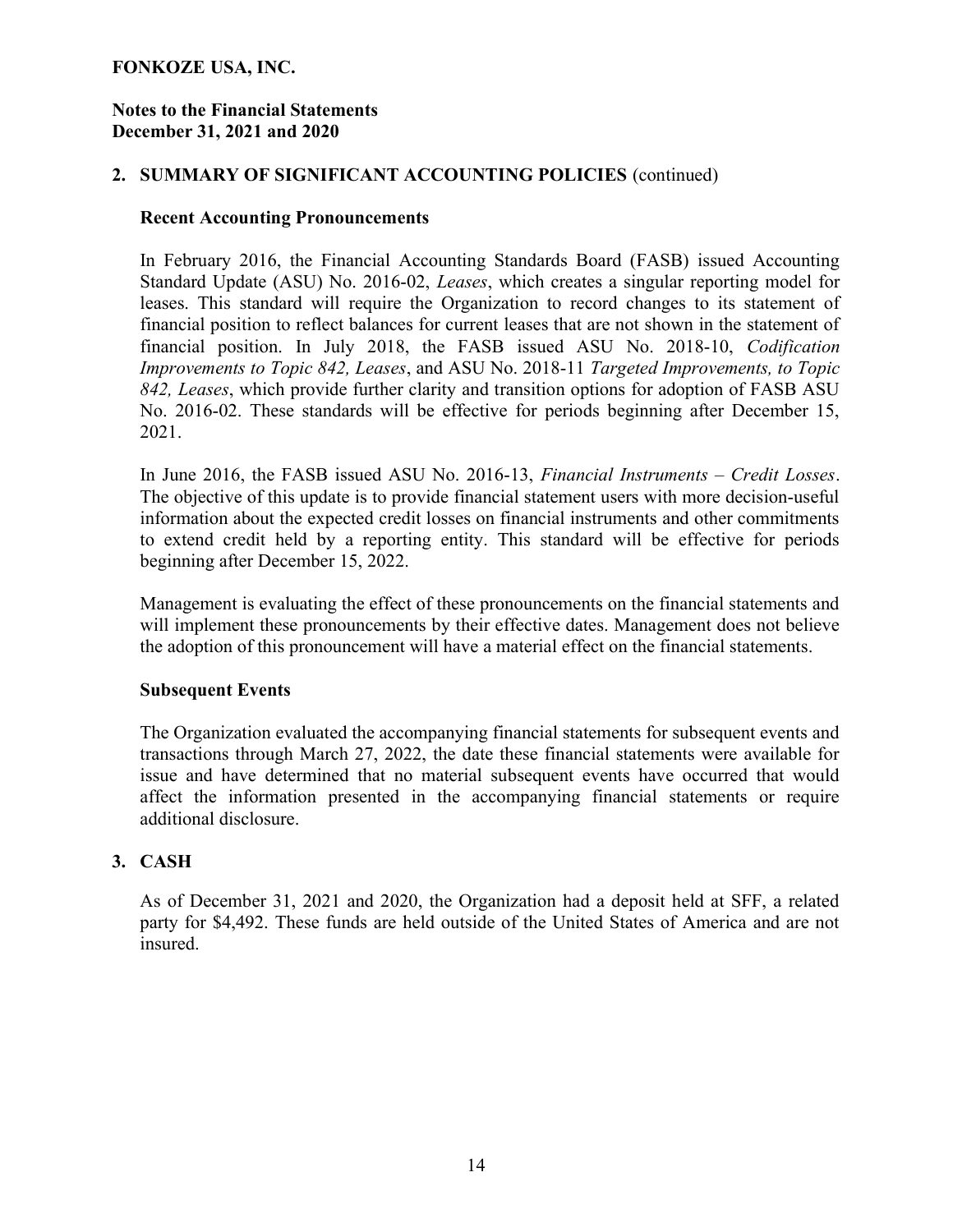#### Notes to the Financial Statements December 31, 2021 and 2020

#### 4. INVESTMENTS

The following is a description of the valuation methodologies used for investments measured at fair value. There have been no changes in the methodologies used as of December 31, 2021 and 2020.

Equities and Fixed Income: Valued at the closing price reported on the active market on which the individual securities are traded.

Investment in Fonkoze, S.A.: Valued at fair market discounted for the limited distribution available for the investment.

The methods described above may produce a fair value calculation that may not be indicative of net realizable value or reflective of future fair values. Furthermore, while the Fund believes its valuation methods are appropriate and consistent with other market participants, the use of different methodologies or assumptions to determine the fair value of certain financial instruments could result in a different fair value measurement at the reporting date.

The following table sets forth, by level, the fair value hierarchy of the Organization's investments at fair value as of December 30:

| 2021 |                |         |  |                    |         |                    |              |
|------|----------------|---------|--|--------------------|---------|--------------------|--------------|
|      | <b>Level 1</b> |         |  |                    |         |                    | <b>Total</b> |
| S    | 693,892        | S       |  | S                  |         | S                  | 693,892      |
|      | 438,951        |         |  |                    |         |                    | 438,951      |
|      |                |         |  |                    | 856,541 |                    | 856,541      |
|      | 1,132,843      | S       |  |                    | 856,541 |                    | 1,989,384    |
|      | Level 1        |         |  |                    |         |                    | Total        |
|      |                | S       |  | S                  | ٠       | £.                 | 558,300      |
|      | 10,147         |         |  |                    |         |                    | 10,147       |
|      | 495.423        |         |  |                    |         |                    | 495.423      |
|      |                |         |  |                    | 616,920 |                    | 616,920      |
|      | 1,063,870      | ¢       |  |                    | 616,920 |                    | 1,680,790    |
|      |                | 558,300 |  | Level 2<br>Level 2 | 2020    | Level 3<br>Level 3 |              |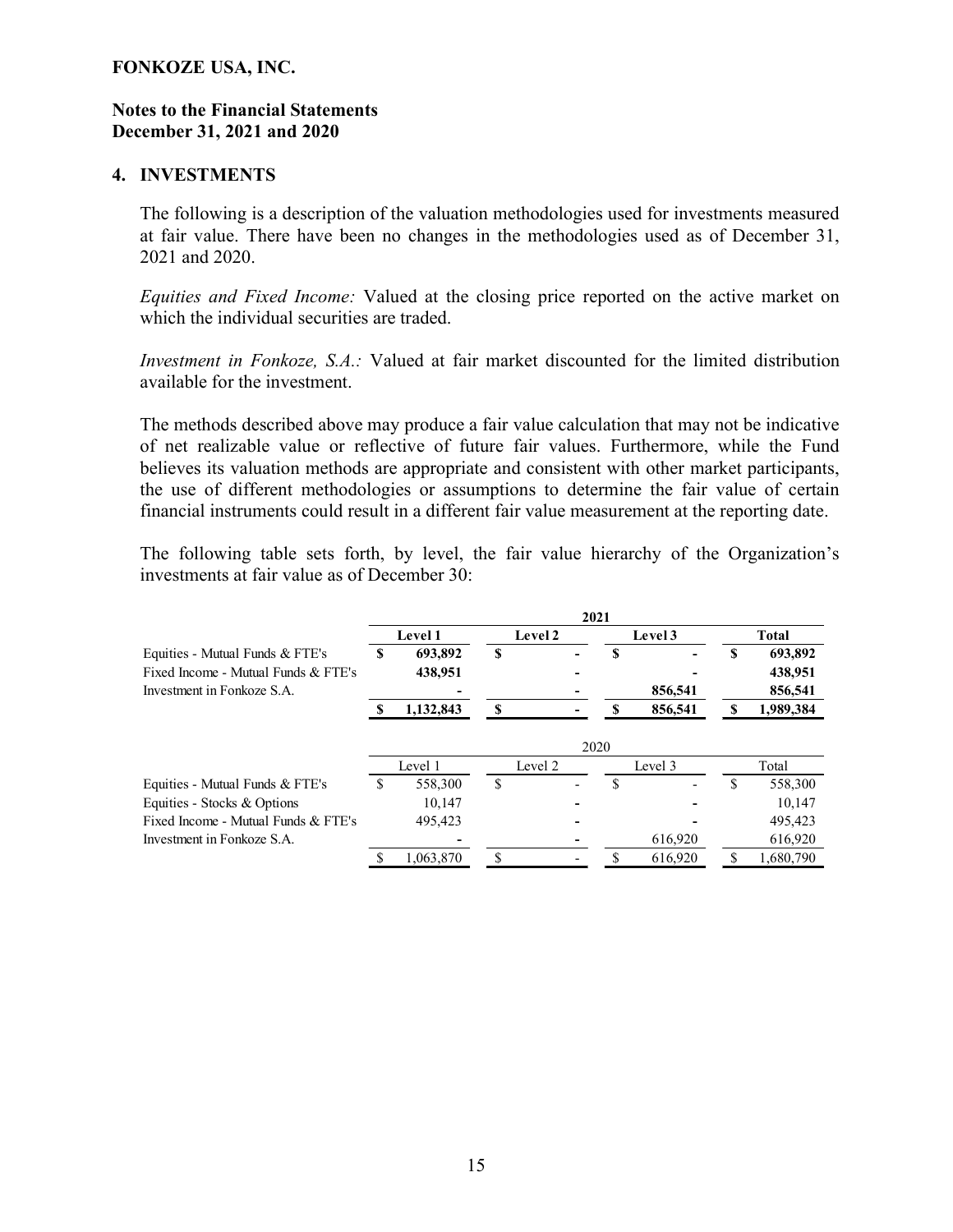#### Notes to the Financial Statements December 31, 2021 and 2020

#### 4. INVESTMENTS (continued)

#### Level 3 Investments

Financial instruments classified as Level 3 in the fair value hierarchy represent the Organization's investment in Fonkoze, S.A. which management has used at least one significant unobservable input in the valuation model. The following table presents a reconciliation of the activity for the Level 3 financial instruments.

| <b>Statements</b><br>d 2020                                                                                                                                                              |                    |  |
|------------------------------------------------------------------------------------------------------------------------------------------------------------------------------------------|--------------------|--|
| continued)                                                                                                                                                                               |                    |  |
| S                                                                                                                                                                                        |                    |  |
| nts classified as Level 3 in the fair value hierarchy represent the                                                                                                                      |                    |  |
| estment in Fonkoze, S.A. which management has used at least one<br>vable input in the valuation model. The following table presents a<br>activity for the Level 3 financial instruments. |                    |  |
|                                                                                                                                                                                          | <b>Amount</b>      |  |
| Fair Value as of December 31, 2019<br>Share purchase                                                                                                                                     | \$<br>616,920      |  |
| Unrealized gains                                                                                                                                                                         | $\mathcal{S}$      |  |
| Fair Value as of December 31, 2020<br>Shares contributed                                                                                                                                 | 616,920<br>239,621 |  |
| Unrealized gains                                                                                                                                                                         |                    |  |

The Organization's Level 3 investments have been valued using a discounted cash flow model. Unobservable inputs used in the valuation are equity risk premiums and discounts for lack of marketability.

Investment income for the years ended December 31, 2021 and 2020, consisted of the following:

|                                              | 2021    | 2020   |
|----------------------------------------------|---------|--------|
| Interest and dividends, net                  | 44,003  | 11,533 |
| Realized and unrealized gains on investments | 86,670  | 80,024 |
|                                              | 130,673 | 91,557 |

#### 5. LOANS PAYABLE

#### Promissory Notes

Promissory notes as of December 31, 2021 and 2020, were comprised of two individual loans in the total amounts of \$106,000. These notes are not collateralized, have an interest rate of 3%, and mature in 2023.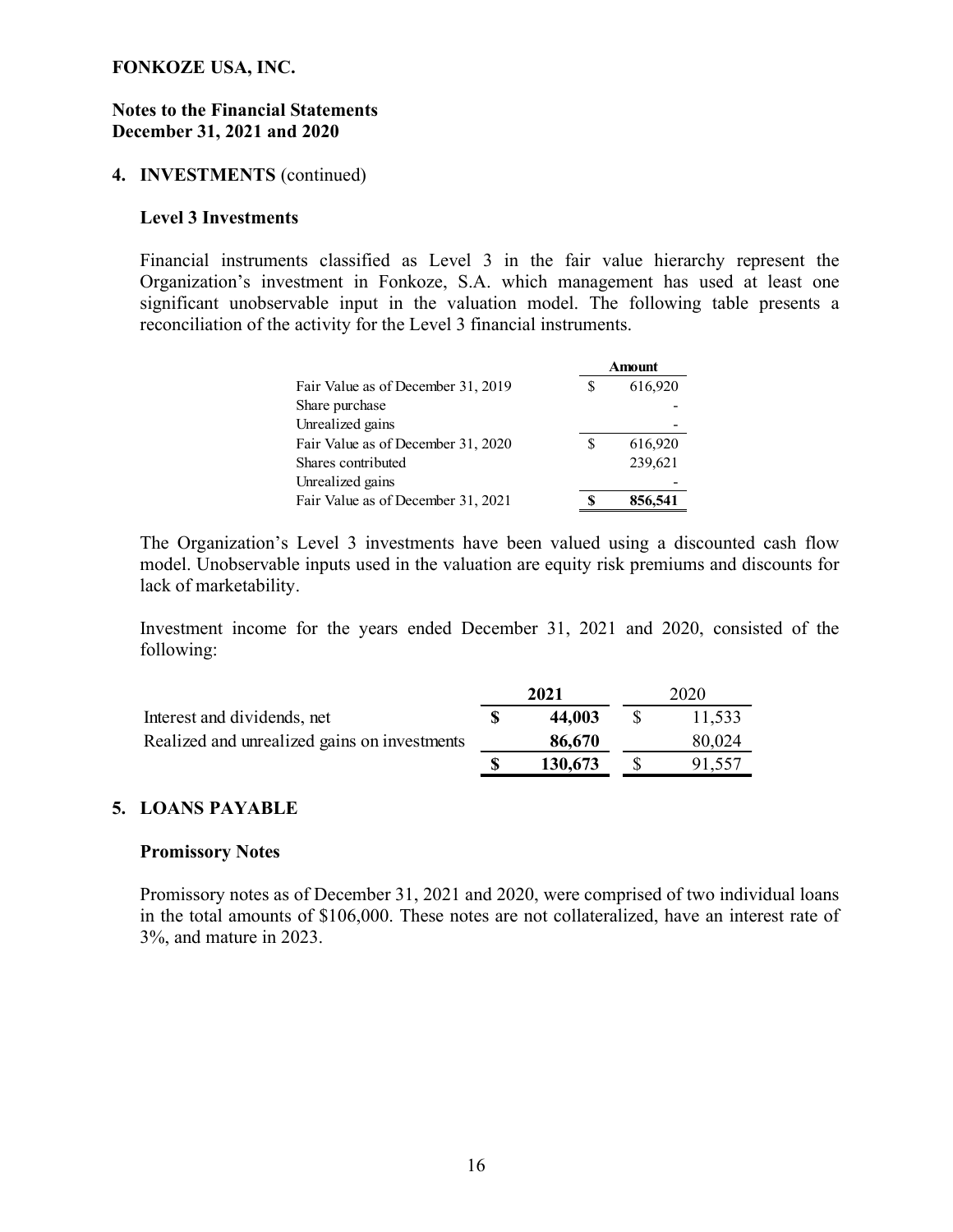#### Notes to the Financial Statements December 31, 2021 and 2020

### 5. LOANS PAYABLE (continued)

#### Investors

Loans payable are made up of multiple loans from various investors who have made loans to the Organization to support its programs and activities. The interest rates on the investor loans vary between 0% and 3% with maturity dates varying up to November 2027. As of December 31, 2021 and 2020, the outstanding balance was \$2,912,629 and \$2,618,734, respectively.

Interest expense was \$59,431 and \$59,114, for the years ended December 31, 2021 and 2020, respectively.

Future minimum payments of the investor's loans payable are as follows:

| <b>Years Ending December 31,</b> | <b>Amount</b> |           |  |
|----------------------------------|---------------|-----------|--|
| 2022                             | \$            | 514,600   |  |
| 2023                             |               | 90,000    |  |
| 2024                             |               | 332,205   |  |
| 2025                             |               | 610,000   |  |
| 2026                             |               | 1,365,362 |  |
| <b>Total</b>                     |               | 2,912,167 |  |

#### Paycheck Protection Program

During the year ended December 31, 2020, the Organization received a Paycheck Protection Program (PPP) loan in the amount of \$99,207. The PPP loan was received from the U.S. Federal government under the Coronavirus Aid, Relief and Economic Security (CARES) Act passed by Congress. The terms of the loan required the proceeds to be spent on eligible expenses, which are primarily payroll related costs. Part or all of the loan may be forgiven based on meeting certain conditions as set forth in the loan agreement. Any portion of the PPP loan that is not forgiven must be repaid over two years after a six-month deferral period at an interest rate of 1%. This loan was forgiven during the year ended December 31, 2021 and is recognized as revenue in the accompanying statements of activities and changes in net assets.

Additionally, the Organization received a second PPP loan in the amount of \$104,978 during the year ended December 31, 2021. This loan was fully forgiven during the year and thus recognized as revenue in the accompanying statements of activities and changes in net assets.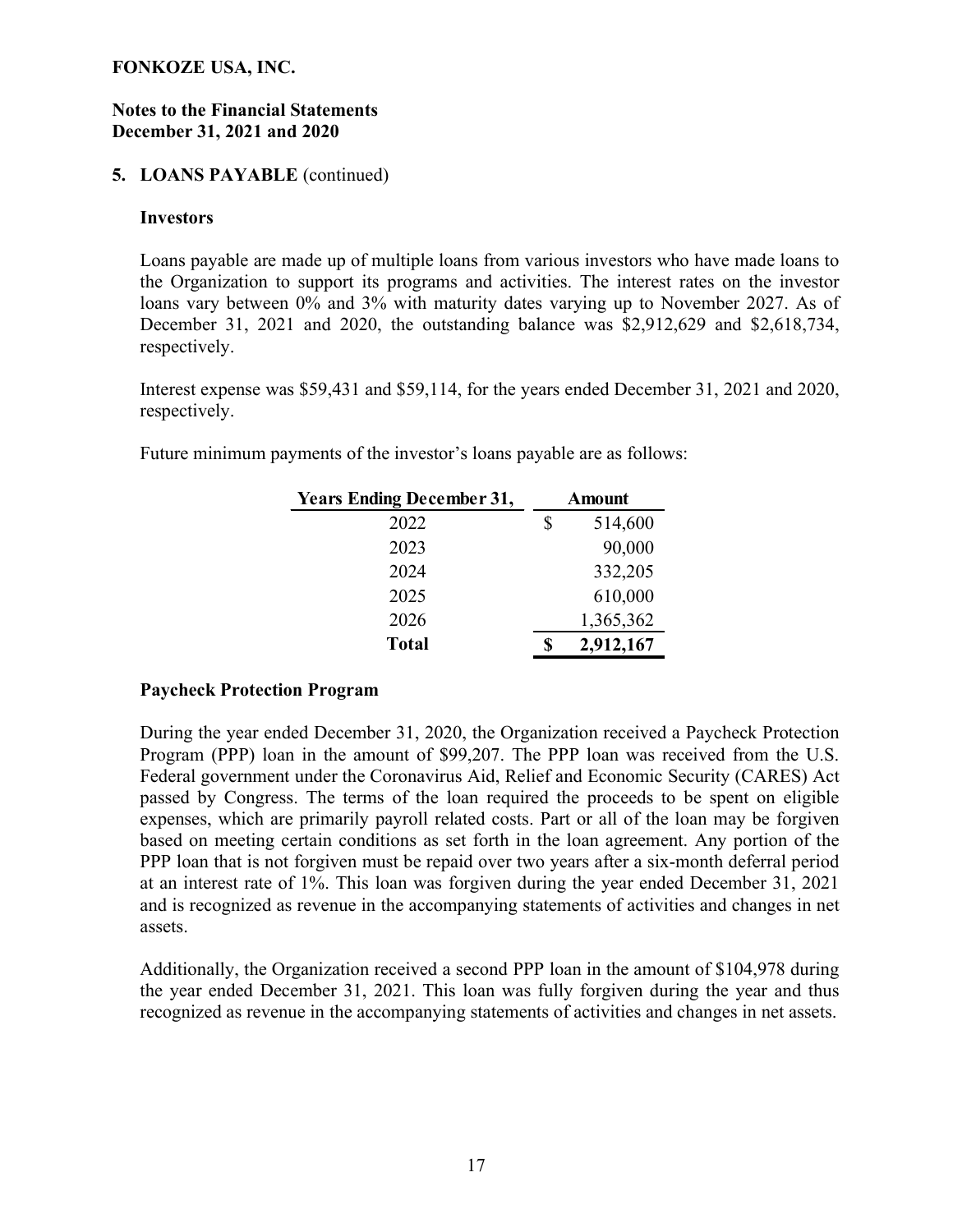#### Notes to the Financial Statements December 31, 2021 and 2020

#### 6. NET ASSETS WITH DONOR RESTRICTIONS

Net assets with donor restrictions as of December 31, 2021 and 2020, were available for the following purposes:

|                                        |   | 2021    | 2020 |         |  |
|----------------------------------------|---|---------|------|---------|--|
| Self Reliance & Social Inclusion - CLM |   | 99,858  | S    | 497,185 |  |
| Health-Boutik Sante                    |   | 31,871  |      | 105,586 |  |
| Endowment                              |   | 121,754 |      | 93,006  |  |
| <b>Emergency Response</b>              |   |         |      | 61,210  |  |
| <b>Development Partners</b>            |   |         |      | 52,568  |  |
| Other                                  |   |         |      | 36,289  |  |
| Adult Literacy & Education             |   |         |      | 6,764   |  |
| <b>Total</b>                           | S | 253,483 | S    | 852,608 |  |

#### 7. RELATED-PARTY TRANSACTIONS

The Organization shares a common mission with the Foundation and SFF, a wholly owned subsidiary of Fonkoze S.A. The Foundation has representation on the Board of Directors of the Organization and the Organization has representation on the Board of the Foundation. Further, two Board members and the Executive Director of each of the three entities participate in periodic Fonkoze Family Council meetings to coordinate entity activities.

Donations and loans acquired by the Organization are donated through grants and loans to both the Foundation and SFF. Also, one board member is a member of both the Fonkoze USA and SFF Board of Directors.

#### Fondasyon Kole Zepòl (The Foundation)

The Organization owed the Foundation for outstanding grants of \$549,000 as of December 31, 2021 and 2020.

For the years ended December 31, 2021 and 2020, the Organization made grants to the Foundation totaling \$1,406,772 and \$875,161, respectively.

The Organization has a contract with the Foundation wherein the Organization contracts to provide the services of two Organization employees, in Haiti full time to the Foundation and the Organization is reimbursed for the cost of those employees. During the years ended December 31, 2021 and 2020, the amount reimbursed to the Organization by the Foundation was \$98,280 and \$86,958, respectively.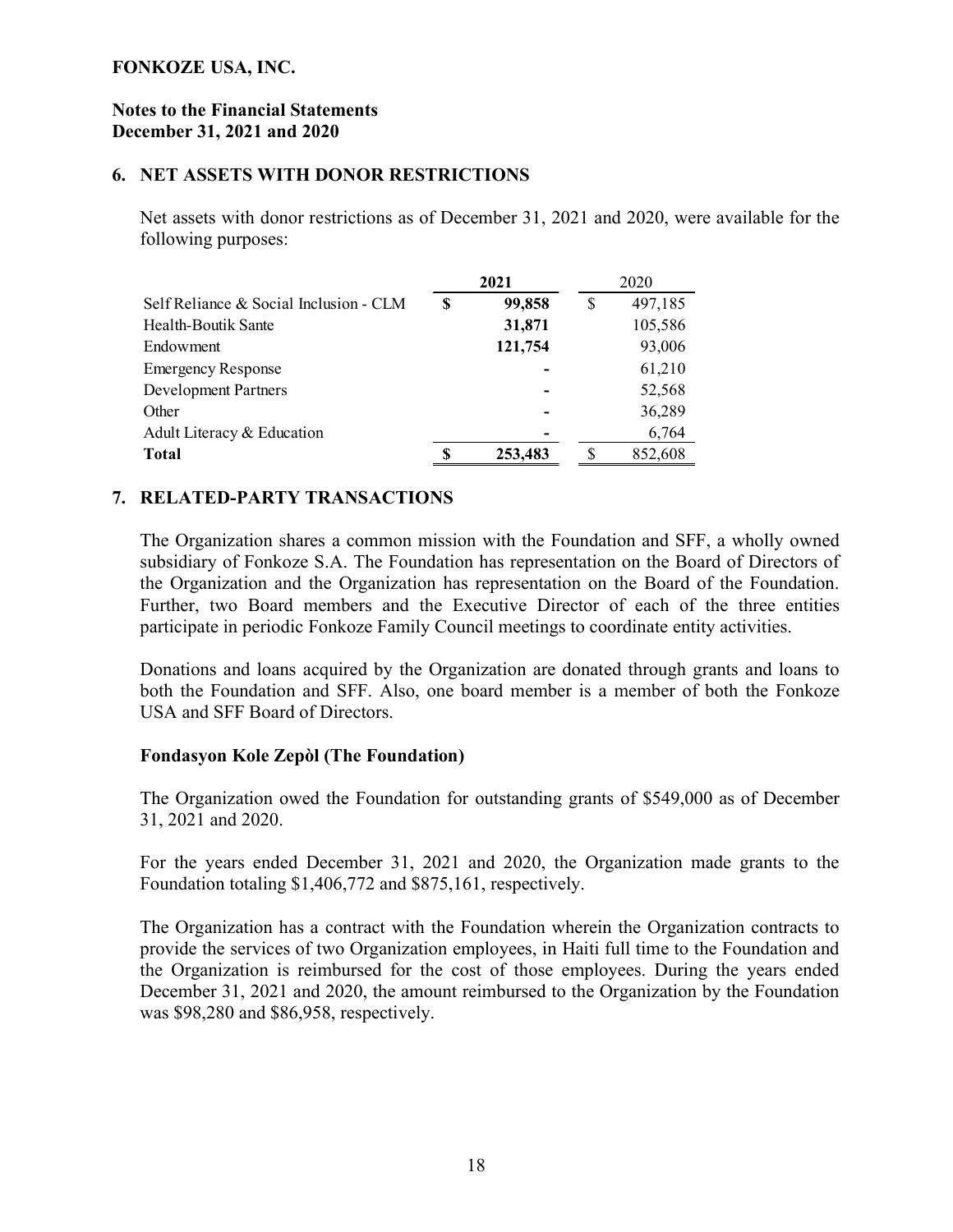#### Notes to the Financial Statements December 31, 2021 and 2020

#### 7. RELATED PARTY TRANSACTIONS (continued)

#### Sèvis Finansye Fonkoze (SFF)

As of December 31, 2021 and 2020, loans receivable from SFF was \$2,912,167 and \$2,600,522, respectively. The loans receivable, related party are associated with the loans payable from investors to provide for the advancement of loans to SFF. The amounts received from investors are recorded as loans payable, investors in the statements of financial position. As these loans become due from the lenders the funds are immediately demanded from SFF. Additionally, the Organization made grants totaling \$165,656 and \$63,856 to SFF for the years ended December 31, 2021 and 2020, respectively.

Future minimum payments on the loans receivable, related party were as follows:

| <b>Years Ending December 31,</b> | Amount |           |  |
|----------------------------------|--------|-----------|--|
| 2022                             | \$     | 514,600   |  |
| 2023                             |        | 90,000    |  |
| 2024                             |        | 332,205   |  |
| 2025                             |        | 610,000   |  |
| 2026                             |        | 1,365,362 |  |
| <b>Total</b>                     |        | 2,912,167 |  |

Fonkoze S.A. did not pay any dividends on its outstanding shares for the year ended December 31, 2021 and 2020.

#### 8. ENDOWMENT

The Board of Directors has interpreted the State Prudent Management of Institutional Funds Act (SPMIFA) as requiring the preservation of the fair value of the original gift as of the gift date of the donor-restricted endowment funds absent explicit donor stipulations to the contrary. As a result of this interpretation, the Organization classifies as net assets to be held in perpetuity the original value of gifts to the perpetual endowment. The perpetual endowment fund currently consists of a general endowment fund.

The donor of the general endowment did not specify how earnings should be used. The donor of the education portion of the perpetual endowment fund specified that the earnings on those funds support education programming.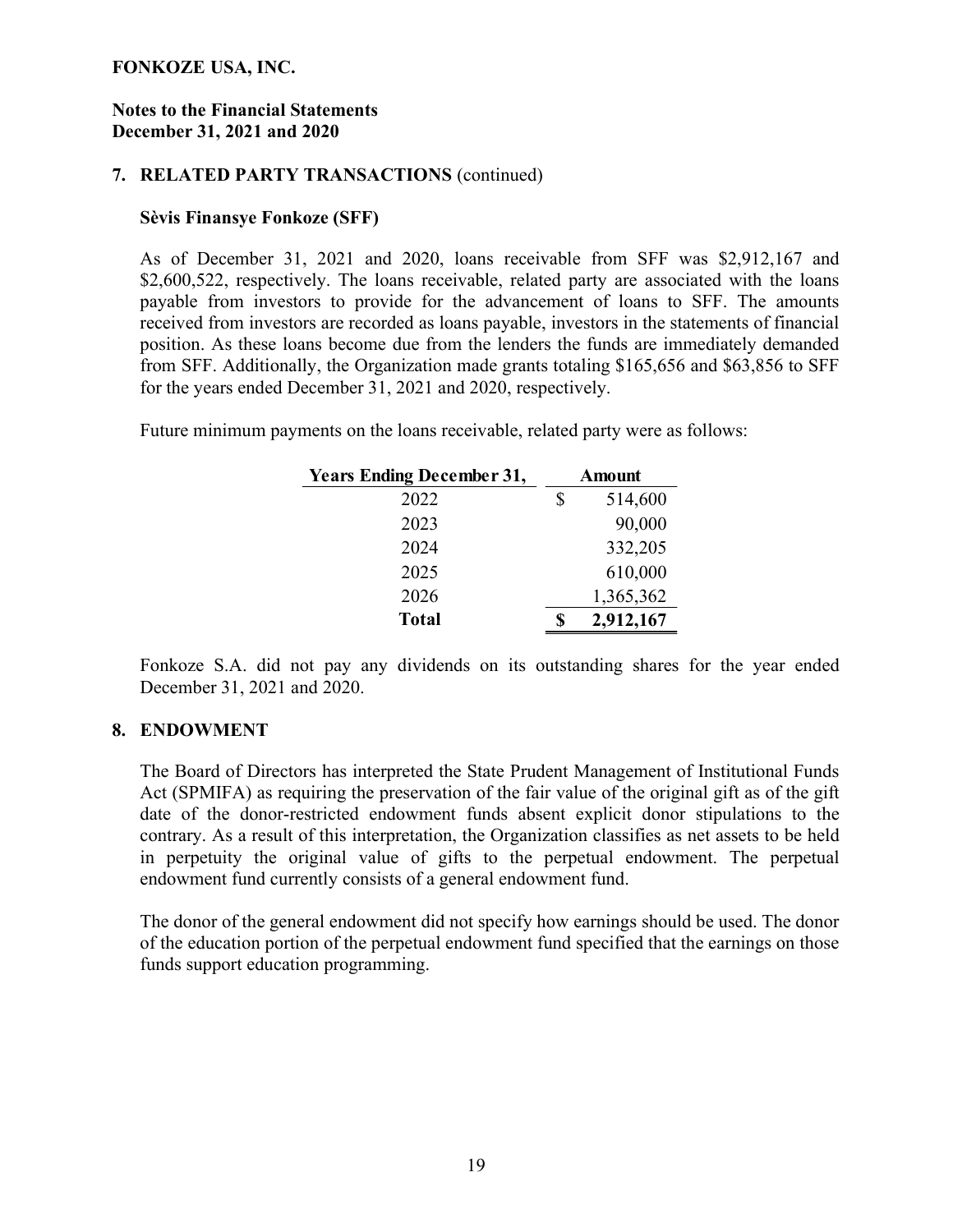#### Notes to the Financial Statements December 31, 2021 and 2020

## 8. ENDOWMENT (continued)

In accordance with SPMIFA, the Organization considers the following factors in making a determination to appropriate or accumulate donor-restricted endowment funds:

- The duration and preservation of the fund;
- $\bullet$ The purposes of the Organization and the donor-restricted endowment fund;
- General economic conditions;
- The possible effect of inflation and deflation;  $\bullet$
- $\bullet$ The expected total return from income and the appreciation of investments;
- Other resources of the Organization; and  $\bullet$
- The investment policies of the Organization.

#### Return Objectives and Risk Parameters

The Organization's investment policy (the policy) states the following endowment objectives:

- $\bullet$ To protect the donated assets and preserve their purchasing power over time
- To provide a reasonable rate of return to support the Organization  $\bullet$
- To achieve maximum prudent total return without regard to whether that return  $\bullet$ consists of interest and dividends or realized and unrealized capital gain
- The Investment Committee may honor requests from endowment donors to set aside  $\bullet$ the above objectives in order to invest their gift(s) directly in the work of Fonkoze Haiti.
- The Organization balances investment risk by diversifying among bonds, stocks,  $\bullet$ large and small cap, and domestic and foreign, with no-load mutual funds purchased through a mutual fund.

#### Spending Policy and How the Investment Objectives Relate to Spending Policy

The policy further states that endowment income may be transferred annually to the operations account of the Organization, or retained in the endowment, at the discretion of the Organization's Board of Directors. When endowment income reaches \$10,000 or more a year, it may be transferred to the operations account quarterly.

Endowment income includes actual income (interest and dividends) and attributed income (5% of the market value of investable assets in the endowment account on January 1 of each year).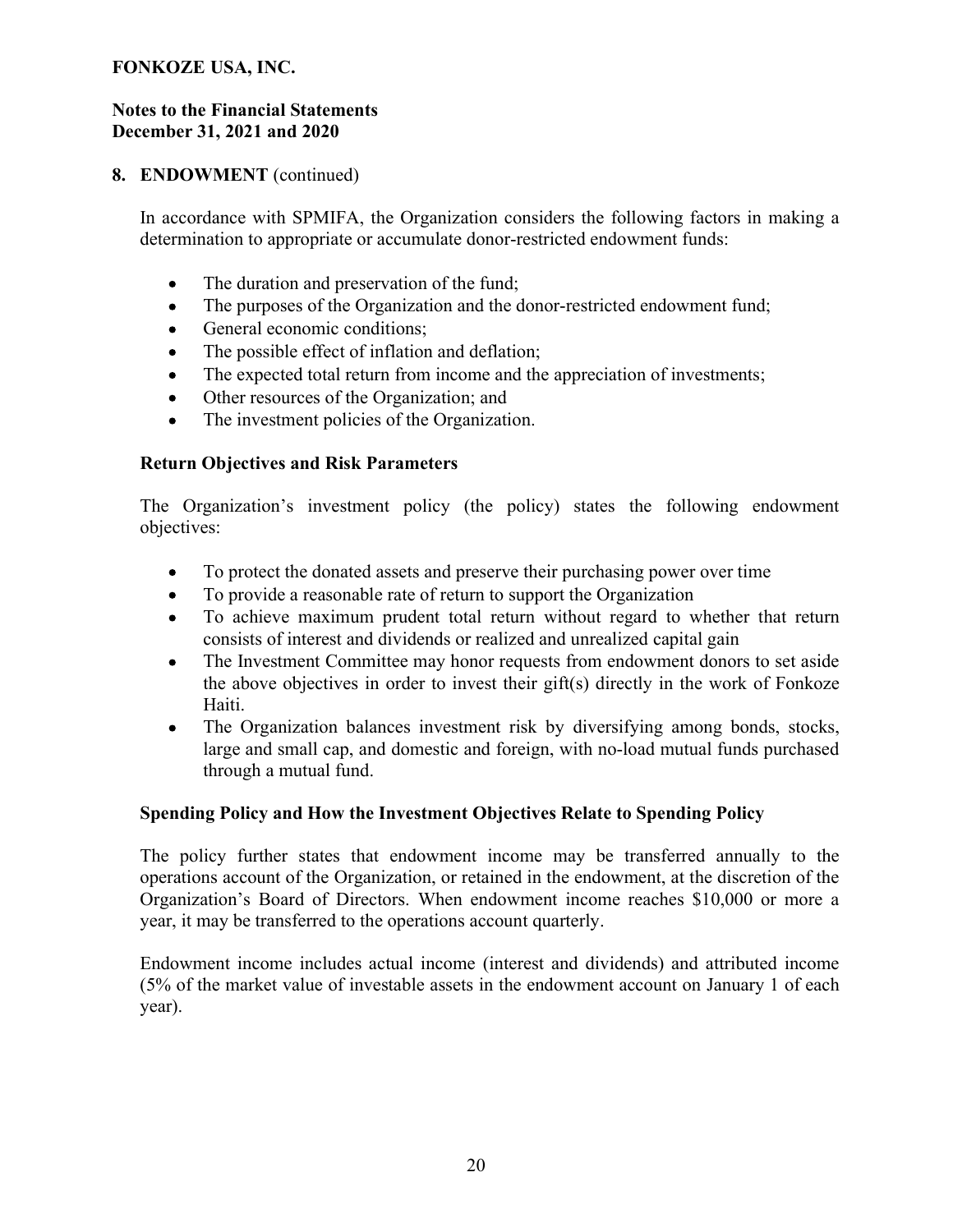#### Notes to the Financial Statements December 31, 2021 and 2020

## 8. ENDOWMENT (continued)

As of December 31, 2021 and 2020, the composition of the endowment was as follows:

|                                                  | 2021 |           | 2020 |           |
|--------------------------------------------------|------|-----------|------|-----------|
| Without Donor Restrictions - Board Designated    |      | 809,852   |      | 769,627   |
| With Donor Restrictions to be Held to Perpetuity |      | 201.237   |      | 201,237   |
| With Donor Restrictions for Appropriation        |      | 121.754   |      | 93,006    |
|                                                  |      | 1.132.843 |      | 1,063,870 |

For the year ended December 31, 2021, the changes in the endowment net assets were as follows:

|                                     | 2021                                                                                |          |                                                                                   |         |                                                                                    |         |       |           |  |
|-------------------------------------|-------------------------------------------------------------------------------------|----------|-----------------------------------------------------------------------------------|---------|------------------------------------------------------------------------------------|---------|-------|-----------|--|
|                                     | <b>Net Assets Without</b><br><b>Donor Restrictions -</b><br><b>Board Designated</b> |          | <b>Net Assets With</b><br><b>Donor Restrictions -</b><br><b>For Appropriation</b> |         | <b>Net Assets With</b><br><b>Donor Restrictions to</b><br>be Held to<br>Perpetuity |         | Total |           |  |
| Balance at January 1, 2021          | 769.627<br>S                                                                        |          | S                                                                                 | 93,006  | S                                                                                  | 201,237 | S     | 1,063,870 |  |
| Interest and dividends              |                                                                                     | 34,322   |                                                                                   | 9,681   |                                                                                    |         |       | 44,003    |  |
| Net appreciation                    |                                                                                     | 67,603   |                                                                                   | 19,067  |                                                                                    |         |       | 86,670    |  |
| Withdrawal                          |                                                                                     | (61,700) |                                                                                   |         |                                                                                    |         |       | (61,700)  |  |
| <b>Balance at December 31, 2021</b> | ¢                                                                                   | 809,852  | S                                                                                 | 121,754 | S                                                                                  | 201,237 | S     | 1,132,843 |  |

For the year ended December 31, 2020, the changes in the endowment net assets were as follows:

|                                     | 2020                                                                                |         |    |                                                                                   |                                                                                    |         |       |           |
|-------------------------------------|-------------------------------------------------------------------------------------|---------|----|-----------------------------------------------------------------------------------|------------------------------------------------------------------------------------|---------|-------|-----------|
|                                     | <b>Net Assets Without</b><br><b>Donor Restrictions -</b><br><b>Board Designated</b> |         |    | <b>Net Assets With</b><br><b>Donor Restrictions -</b><br><b>For Appropriation</b> | <b>Net Assets With</b><br><b>Donor Restrictions to</b><br>be Held to<br>Perpetuity |         | Total |           |
| Balance at January 1, 2020          | S                                                                                   | 689,174 | \$ | 81,949                                                                            | \$                                                                                 | 201,237 | S     | 972,360   |
| Interest and dividends              |                                                                                     | 11,486  |    | 11,057                                                                            |                                                                                    |         |       | 22,543    |
| Net appreciation                    |                                                                                     | 68,967  |    |                                                                                   |                                                                                    |         |       | 68,967    |
| <b>Balance at December 31, 2020</b> | ¢                                                                                   | 769.627 |    | 93,006                                                                            | S                                                                                  | 201,237 |       | 1,063,870 |